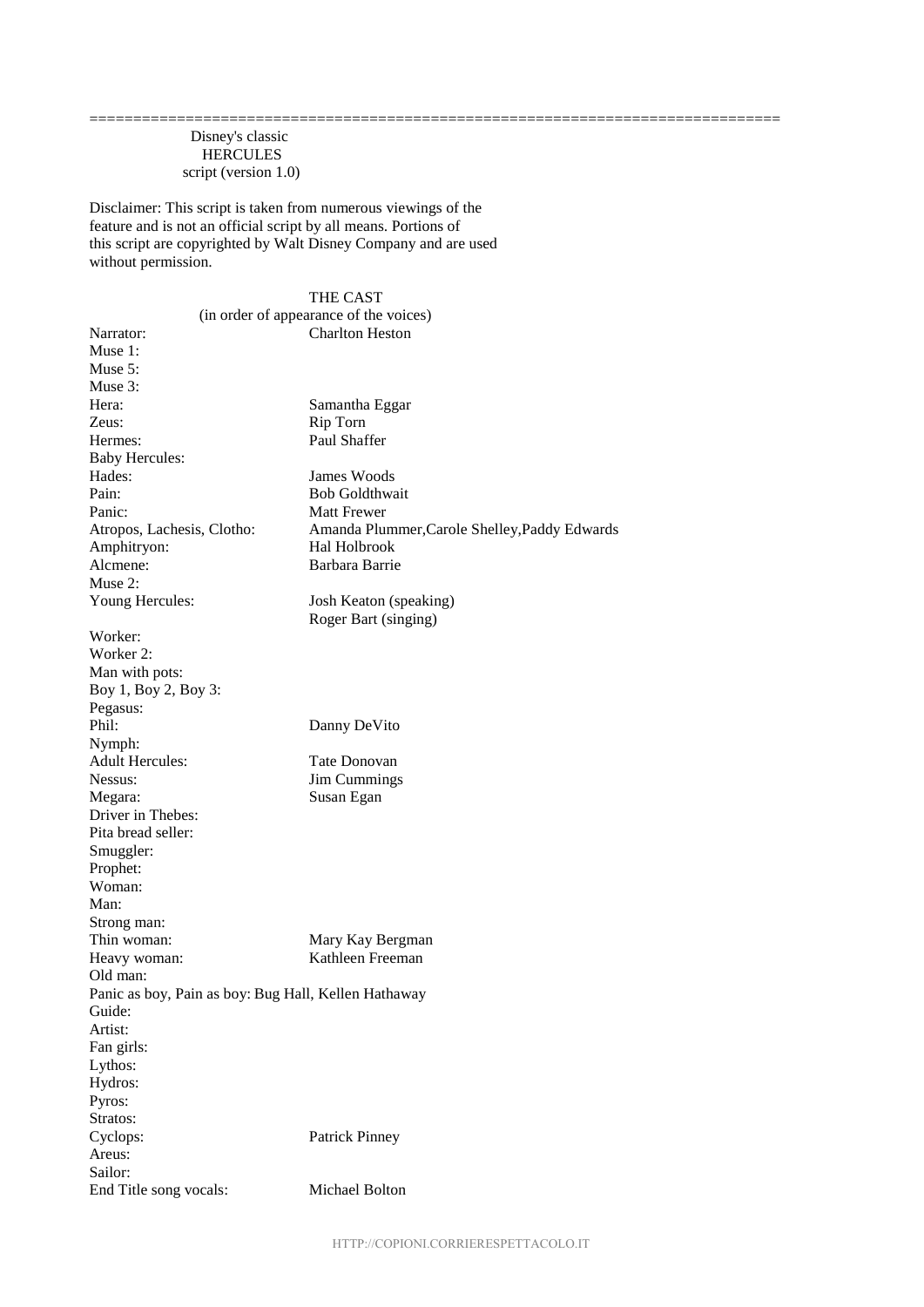from movie credits, unassigned as of yet: Calliope Lillias White Clio Vaneese Thomas Melpomene Cheryl Freeman Terpsichore La Chanze Thalia Roz Ryan also unassigned yet: Burnt Man Corey Burton Apollo (where did he appear??) Keith David Demetrius (who is it?) Wayne Knight Ithicles (who is that?) Aaron Michael Metchik also: Tawatha Agee, Jack Angel, Shelton Becton, Bob Bergen, Rodger Bumpass, Jennifer Darling, Debi Derryberry, Bill Farmer, Milt Grayson, Sherry Lynn, Mickie McGowan, Denise Pickering, Philip Proctor, Jan Rabson, Riley Steiner, Fronzi Thornton, Erik von Detten, Ken Williams.

THE SCRIPT

{Greek statues and vases fade in} Narrator: Long ago, in the faraway land of ancient Greece, there was a golden age of powerful gods and extraordinary heroes. And the greatest and strongest of all these heroes was the mighty Hercules. [a greek vase is shown with a picture of Hercules fighting some monster. Vase zooms in slowly] But what is the measure of a true hero? Ah, that is what our story is-Muse 1: Will you listen to him? He's makin' the story sound like some greek tragedy. Muse 5: Lighten up, dude. Muse 3: We'll take it from here, darling. Narrator: You go, girls Muse 3: We are the Muses. Goddeses of the arts and proclaimers of the heroes. Muse 5: Heroes like Hercules Muse 1: Honey, you mean "hunk-ules". Ooh, I'd like to make some sweet music with him- [Muses start humming] Muse 3: Our story actually begins long before Hercules, many eons ago.. [scene changes colors and the Muses start walking and singing] Muses: (singing) Back when the world was new The planet Earth was down on its luck And everywhere gigantic brutes called Titans ran amok [schematic pictures of whatever gets mentioned in the song start moving] It was a nasty place There was a mess wherever you stepped Where chaos reigned and the earthquakes and volcanos never slept (Whoo! Say it, girlfriend!) And then along came Zeus He hurled his thunderbolt -- He zapped Locked those suckers in a vault -- They're trapped And on his own, stopped chaos on its tracks And that's the gospel truth The guy was too "type A" to just relax And that's the world's first dish (yeah, baby!) Zeus tamed the globe while still in his youth Tough, honey, it may seem impossible That's the gospel truth On Mount Olympus life was neat And smooth as sweet vermouth Although honey, it may seem impossible That's the gospel truth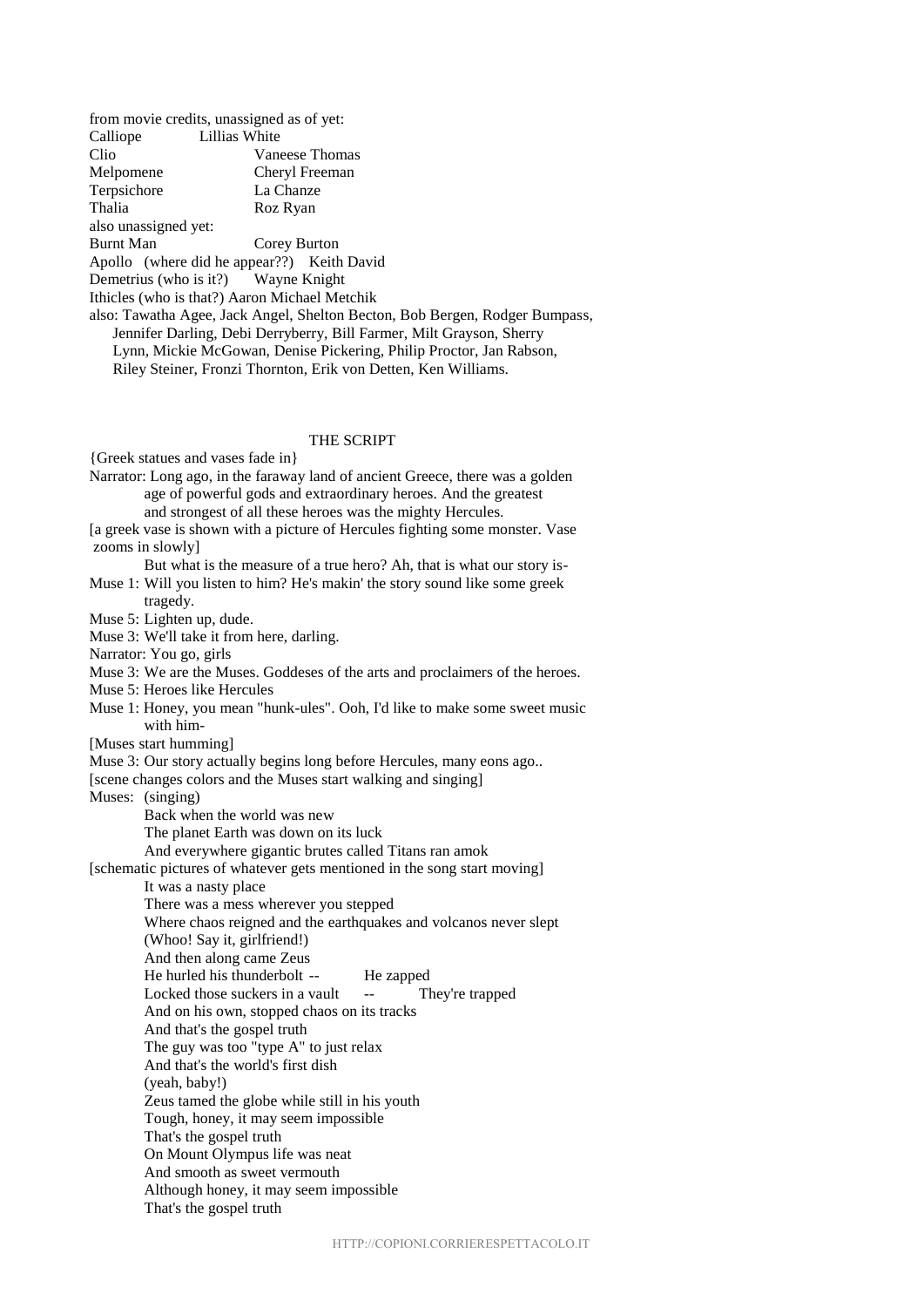{schematic picture of Olympus zooms in and turns into a real one. While the Muses still repeat their 'ah's and 'yeah's, camera moves up the mountain slope,while it does, the movie title, HERCULES, is shown. Then camera goes inside, passes various chattering gods and finds baby Hercules} Hera: Hercules! Behave yourself [Zeus come in to play with baby too] Zeus: Oh, look at this, look how cute he is.. [Zeus babbles at baby Hercules and he catches Zeus by index finger and lifts above his cradle] Hah! Oh, he's strong! Like his Dad, hmm? Hermes (moving through a crowd of gods): Whoa! Excuse me! Hot stuff coming through! Excuse me one side, Ares. [Hermes hand Hera a bundle of glowing flowers] Hera: Why, Hermes, they're lovely Hermes: Yeah, you know, I had Orpheus do the arrangement. Isn't that too nutty? (flying closer to Zeus now) Fabulous party, you know, I haven't seen this much love in a room since Narcissus discovered himself [Narcissus is shown, staring into his mirror and making kissing sounds. Also Baby Hercules gets one of Zeus' lightnings and plays with it] Hera: Dear, keep those away from the baby. Zeus: Oh, he won't hurt himself. Let the kid have a little fun [Baby Hercules tryes to eat the lightning, gets zapped, and throws it away in frustration. Three gods jump away from its path, untill Ares hits it with his sword so it hits a pillar, which immidiately reappears] Zeus: Oh, on behalf of my son, I want to thank you all for your wonderful gifts Hera: What about our gift, dear? Zeus: Well, let's see here.. we'll take, hmm, yes, a little cirrus, and, hmm, a touch of nimbostratus, and a dash of cumulus. [Zeus moves his hand with a little pegasus-shaped cloud on it closer to baby Hercules and the cloud turns out to be a baby pegasus] His name is Pegasus, and he's all yours, son. [Baby Hercules bonks his forehead against Baby Pegasus', he whinnies and licks Hercules, they hug, all gods sigh] Hera: Mind his head Zeus: He's so tiny [Baby Hercules tries to bite the medallion that hangs from his neck and then yawns] Zeus: My boy. My little Hercules. Hades: How centimental. [camera moves to Hades fast after his voice is heard] You know, I haven't been this choked up since I got a hunk of moussaka caught in my throat! huh? [All gods look sternly at him] So is this an audience of a mosaic? Hey, how you doin'? Lookin' good. Nice dress. [as he is saying that, he moves from one god to another untill Zeus squeezes him in a hug] Zeus: So Hades, you finally made it. How are things in the underworld? Hades (taking Zeus' hand off his shoulder): well, they're just fine, you know, a little dark, a little gloomy, and as always, hey, full of dead people. What are you gonna do? Ah! There's the little sunspot, little smootchie. And here is a sucker for the little sucker, eh? (he weaves a sucker with skeleton head out of thin mist) Here you go. Ya just-- [Hercules squeezes Hades' finger, and after some fight he gets away from the baby] sheesh! uh, powerful little tyke. Zeus (hugging Hades once again): Come on, Hades, don't be such a stiff, join the celebration! Hades (getting free from the hug again): Hey, love to, babe, but unlike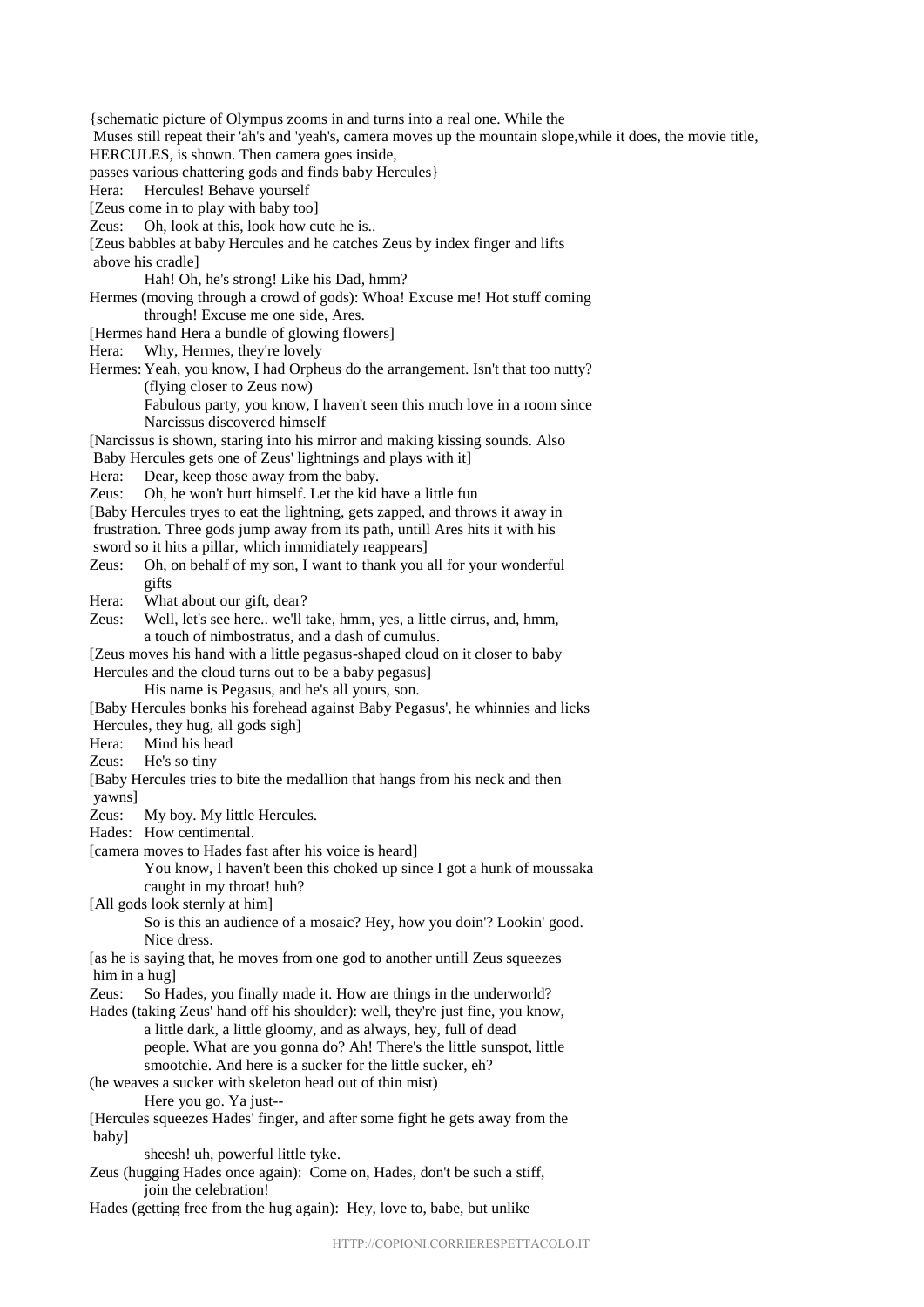you gods lounging about up here, I regrettably have a full-time gig You know, by the way, so charitably bestowed on me, Zeus, So.. can't. Love to, but can't. Zeus: You ought to slow down, you'll work yourself to death... Hah! work yourself to death! [crowd laughing] Oh, I kill myself Hades: If only, if only.. {Scene changes back to the Muses} Muse 3: If there's one god who don't want to get steamed up, it's Hades, 'cause he had an evil plan {scene changes to a boat on the river Styx, in which a skeleton is carrying Hades} Muses sing in background: He ran the underworld But thought the dead were dull and uncouth He was as mean as he was ruthless And that's the gospel truth He had a plan to shake things up [Hades feeds the three-deaded dog Cerberus] And that's the gospel truth [Hades gets on the shore] Hades: Pain! Pain: Coming, your most lugubriousness. [He trips, roll on the stair and gets seated on a sharp trident] Hades: Panic! Panic: Oh, I'm sorry, I can handle it! [He rans, but trips over Pain, who just got free from the trident, falls over, and his horns get stuck in Pain the same place trident just was] Pain: Pain! Panic: And Panic!<br>Both: Reporting f Reporting for duty! Hades: Fine, fine, fine, just let me know the instant the Fates arrive. Panic (who just got his horns free from Pain): Oh! They're here! Hades bursts into flames: What? The Fates are here and you didn't tell me? Pain and Panic: We are worms! Worthless worms! [they really shapechange into worms] Hades: Memo to me, memo to me, main you after my meeting {scene change to a cavern with the Fates} Atropos:Darling, hold that mortal's thread of life good and tight [She cuts a thread with scissors and a woman scream is heard] Lachesis: Incoming! [Fates laugh as a soul enters the cave and flies into a tunnel. Counter above the tunnel now says "Over 5000000001 served"] Hades: Ladies! hah! I am so sorry that I'm-- Atropos: Late Clotho: We knew you would be Lachesis: We know everything [they pass their only eye from one another as they speak the next three lines] Clotho: Past Lachesis: Present Atropos: And future (to Panic): Indoor plumbing - it's gonna be big. Hades: Great. Great. Anyway, see, Ladies, I was at this party, and I lost track of-- Fates: We know! Hades: Yeah. I know.. you know. So, here's the deal. Zeus, Mr High and Mighty, Mr. "Hey, you, get off my cloud," now he has-- Fates: A bouncing baby brat. Clotho: We know! Hades: I know.. you know. I know. I got it. I got the concept, so let me just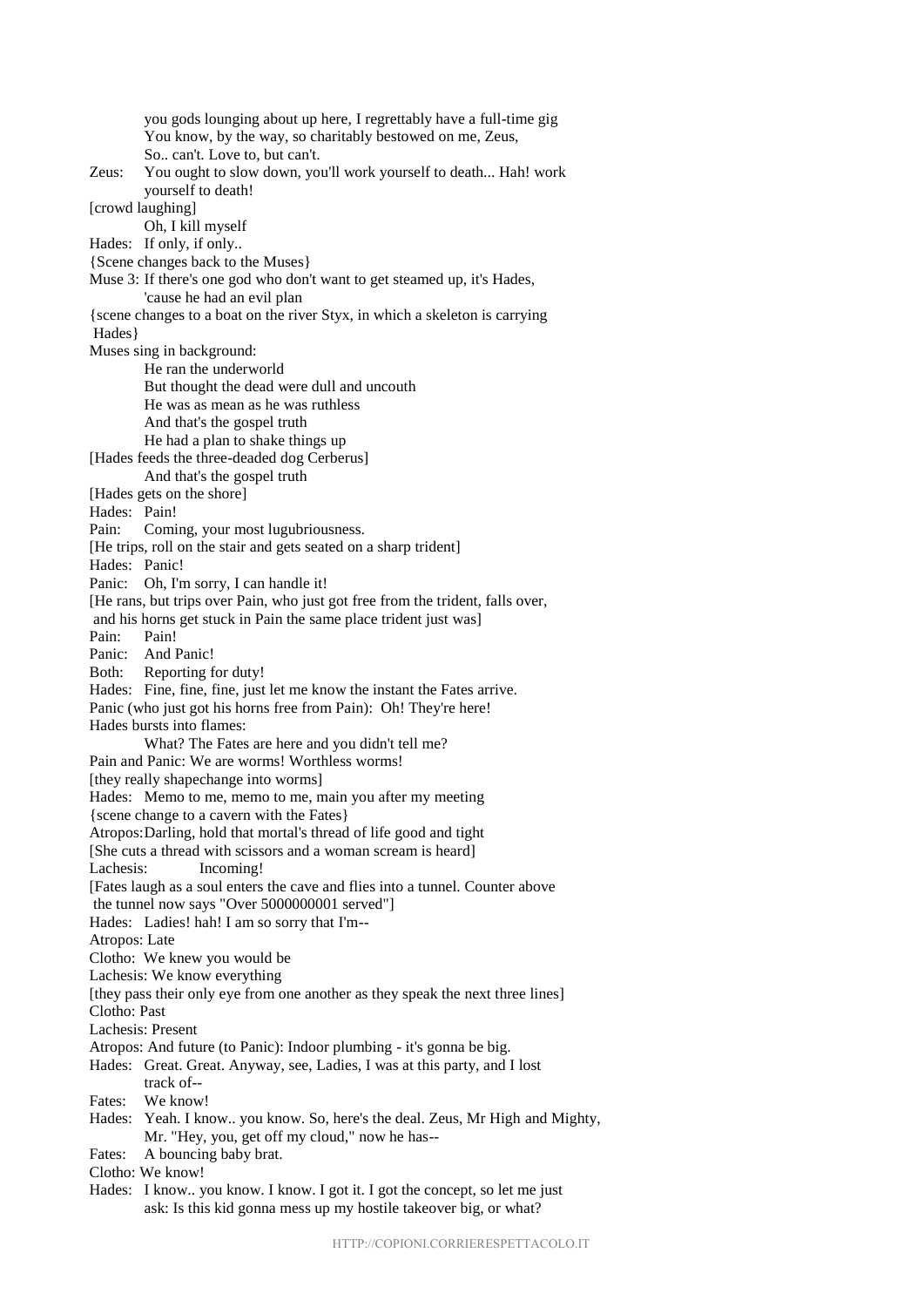What do you think? Lachesis: Um-- Clotho silences her: Oh no, you don't. We are not supposed to reveal the future. Hades: Oh wait, I'm sorry. Time out. Can I? Can I ask you a question, by the way? Are you, (to Lachesis), did you cut your hair of something? You look fabulous. Lachesis giggles Hade: I mean, you look like a fate worse then death Lachesis giggles more, Clotho hits her on the head, the eye fells out into the hands of Panic Panic: Oh, gross! Pain: Yech! It's blinkin'! [he kicks it into Hades' hand] Hades: Ladies, please, my fate... (he puts the eye to Lachesis' hand) is in your lovely hands Lachesis: Oh, yeah Clotho: All right. [the eye raises in the air, showing pictures of the future] Atropos: In 18 years precisely The planets will align Ever so nicely Hades: Ay, verse!. Oy. Atropos: The time to act will be at hand Unleash the Titans, your monstrous band Hades: Mm-hmm, good, good. Atropos: Then the once-proud Zeus will finally fall, And you, Hades, will rule all! Hades: Yes! Hades rules!!! Atropos: A word of caution to this tale Hades: Excuse me? Atropos: Should Hercules fight, you will fail [Fates disappear, cackling] Hades (burning into flame): What??? (cooling down): Okay, fine, fine, I'm cool, I'm fine [bell dings] Pain? Panic? Got a little riddle for ya. How do you kill a god? Pain: I do not... know! Panic: You can't. They're immortal? Hades: Bingo! They're immortal (he takes a vial with red liquid and camera zooms at it, filling the screen) So, first you got to turn the little sunspot mortal. {Mount Olympus, dusk. Baby Hercules and Baby Pegasus are sleeping together} [Shadows of Pain and Panic crawl over Baby Hercules, sound of glass breaking, and Pain and Panic tittering makes Zeus and Hera wake] Zeus: Huh?<br>Hera: What What? what is it? Both: The Baby! [They run to the cradle but find only the Baby Pegasus] Hera: Hercules! Oh! [she starts sobbing.] Zeus: No!!! [as he screams that, lightnings flash and giant thunderstorm rages over Olympus. Pain and Panic are flying down, carrying Baby Hercules] Panic: Now we did it! Zeus is gonna use us for target practice! Pain: Just hang onto the kid, Panic. [They fall and Baby Hercules starts crying]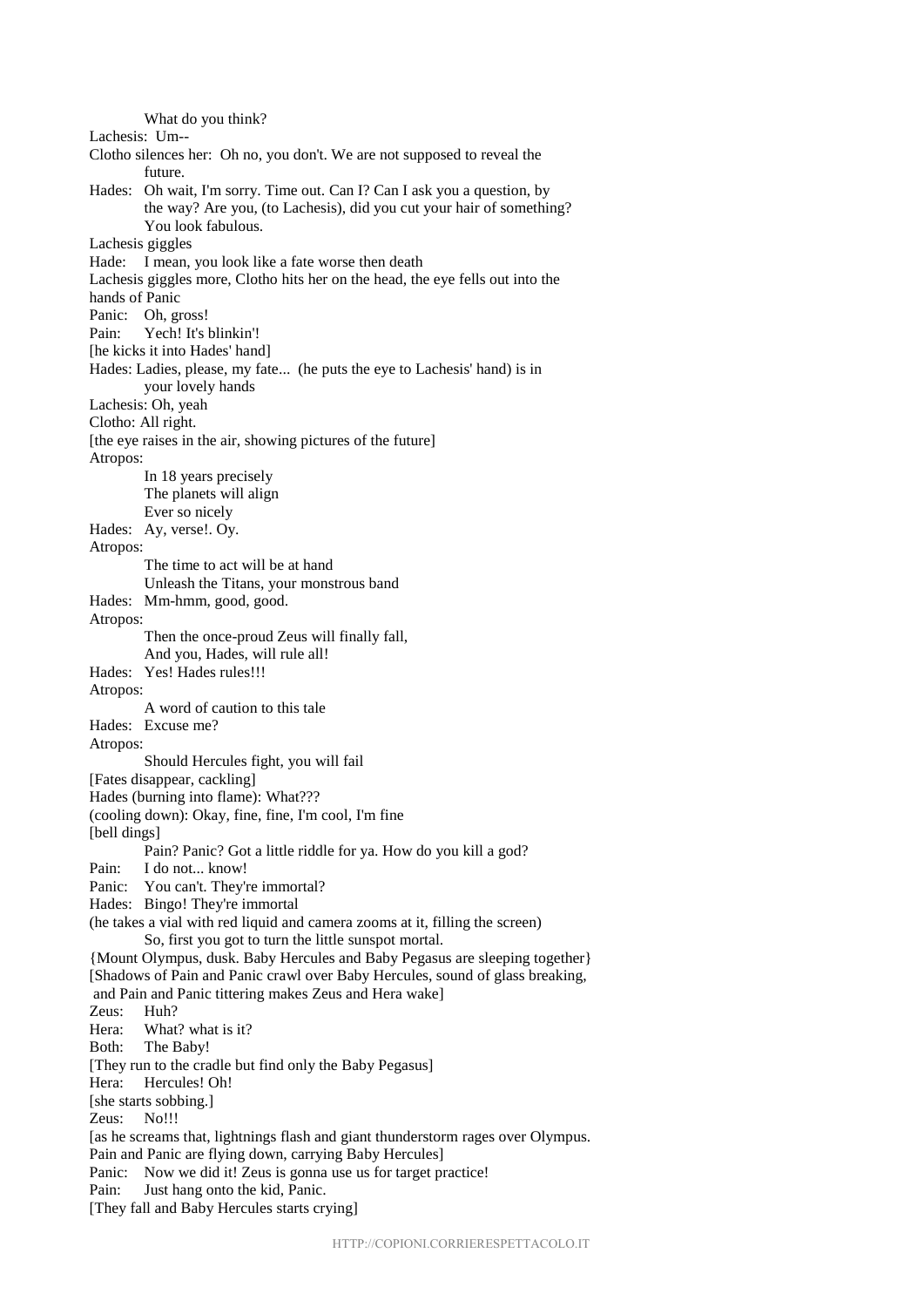Panic: Hurry! Let's just kill the kid and het it over with, okay? Pain (opening the vial): Here you go, kid, a little grecian formula. Panic: Look at that! He's.. changing [Baby Hercules stops glowing as he drinks the potion] Can we do it now? Pain: No, no, no, he has to drink the whole potion! Every last drop. Amphitryon: Who's there? [Pain and Panic run away, dropping the empty vial. It breaks and one last drop falls into the ground] Alcmene, over here. Alcmene: Oh, you poor thing! Oh, don't cry Amphitryon: Is anybody there? [Pain and Panic look from bushes] Panic: Now? Pain: Now. [Their shadows are shown as they walk and transform into snakes] Amphitryon: Oh well, he must have been abandoned. Alcmene: Amphitryon, for so many years we've prayed to the gods to bless us with a child. [Amphitryon reads Hercules' name from a medallion on his neck] Perhaps they've answered our prayers Amphitryion: Perhaps they have... Hercules? [Pain and Panic, as snakes, attack, but Baby Hercules catches them, and giggling happily, hits them several times against the ground, ties into a knot and throws far away. Amphitryon and Alcmene stare with they jaws dropped] Pain and Panic: Help, help, help! [they turn to their normal forms] Panic: Hades is gonna kill us when he finds out what happened. Pain: You mean, \*if\* he finds out Pani: Of course he's gonna f-- If.. if is good. {pan to Mount Olympus in dark clouds and then resolve to the Muses} Muse 2: It was tragic. Zeus led all the gods on a frantic search Muse 5: But by the time they found the baby, it was too late. Muse 2 starts singing: Young Herc was mortal now But since he did not drink the last drop -- mm He still retained his godlike strength -- oh So thank his lucky stars -- tell it, girl But Zeus and Hera wept  $-$  -- ooh, ooh, ooh, ooh Because their son could never come home -- ooh They'd have to watch their precious baby Grow up from afar Though Hades' horrid plan Was hatched before Herc cut his first tooth -- ahh The boy grew stronger every day And that's the gospel truth The gospel truth {resolve to country with sheeps baaing} [A carriage with a lot of hay moves along the road unnaturally fast, then we see Amphitryon and his horse sitting before it] Amphitryon: Hercules, slow down! [We now see its young Hercules who is moving the carriage. They enter a country fair, hitting some workers on the top of the gate] Amphitryong: Look out! [workers fall] Young Hercules: Oops! S-s-sorry guys! Worker (falling down): Hey, watch where you're goin'! Worker 2: Sunday driver! [Hercules enters the middle of the square and stops, buring himself into the ground shoulders-deep] Amphitryon: Thanks, son. When old Penelope twisted her ankle back there, I thought we were done for.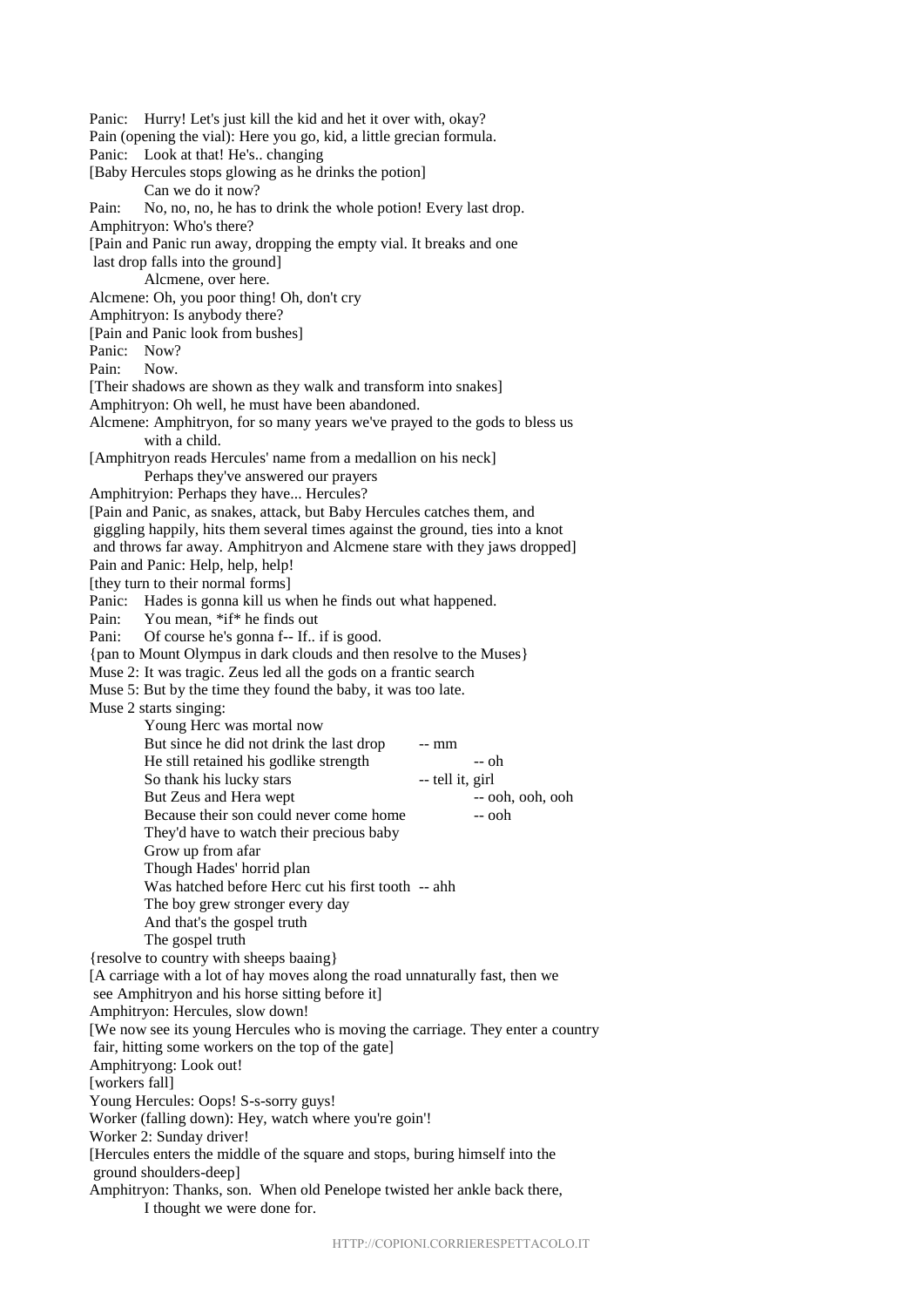Hercules: No problem, Pop. Amphitryon: Uh, don't-don't-don't unload just yet. First I have to finagle with Phideas. Hercules: Okay. [he drops the hay on the cart which makes their horse, Penelope, fly up into the sky] Oops, sorry, Penelope. Amphitryon: Now, Hercules, this time, please just-- Hercules: I know, I know [he catches falling Penelope] Stay by the cart Amphitryon: That's my boy. [Hercules stays untill he sees a man loosing balance with a big clay pot] Man: Oh, my goodness. Whoa! [Hercules catches him just in time] Herules: Careful! Man: Why thank you Hercules: No problem Man (sees Hercules and looks frightened): Why, Hercules! It's you! Hercules: Let me, let me help you with that Man: No, no, no, no, no, I got it. [He almost falls under the giant pot] I'm fine, you just run along. Hercules: Are you sure? Man: Oh, yes. Absolutely. [He leaves Hercules outside in the street. A freesbee falls to his feet. He picks it up and sees three boys about his age] Boy 1: Yo! Give it here! Hercules: Hey, you need an extra guy? Boy 1: Uh.. sorry, Herc. We already got.. five. And we want to keep it an even number. Hercules: Hey, wait a second. Five isn't an even-- Boy 1: (snatching the freesbee): see ya, Herc. Boy 2: What a geek! Boy 3: Destructo boy. Boy 1: Maybe we should call him "Jerkules" [Hercules sits alone in the center of a square untill the freesbee appears above his head] Boy 1: Heads up! Hercules: I-I got it! Boy 1: No! Stop! [Hercules hits a pillar, which starts falling] Hercules: Uh-oh.. Oh no!.. It's okay.. [He holds the pillar he has hit, but others start falling one by one, like domino. He sees that and throws the pillar he was holding away, but it hits another standing pillar and another domino wave starts going around the square] Hey! Whoa! Amphitryon: Son! Hercules: Hang on, Pop! Be right back! [The two domino waves seem to be aiming at the shop with clay pots] Man: Oh my! Oh no! Don't! Oh, no, no, no, no, no, no, no, no, no, no! [The last two pillars stop above the man's head. He sighs, relaxed, but Hercules, who was running to save him, slips and slides to him fast] Hercules: Watch out! [Now everything is destroyed] Boy 1: Nice catch, Jerkules. Amphitryon: Son Man: This is the last straw, Amphitryon! Voice: That boy is a menace! Voice 2: He's too dangerous to be around normal people! Amphitryon: He didn't mean any harm, he's just a kid. He-he just can't control his strength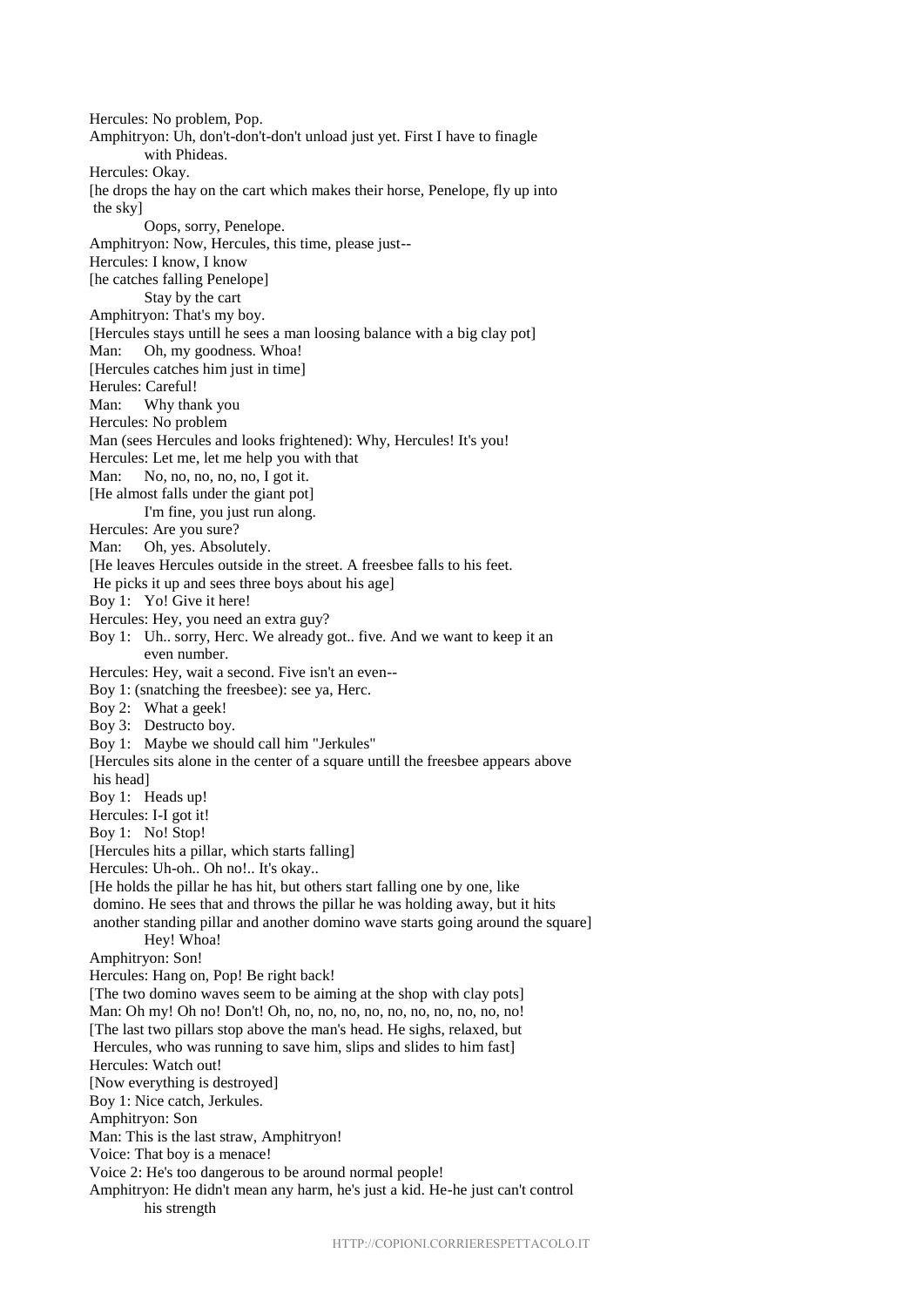Man: I am warning you. You keep that-that-that.. freak away from here! Boy: Freak! Yeah, go away! {on a grassy hillside, Hercules and Amphitryon sit alone} Amphitryon: Son, you shouldn't let those things they said back there get to you. Hercules: But Pop, they're right. I-I am a freak. I try to fit in, I really do. I just can't. Sometimes.. I feel like, like I really don't belong here. Like I'm supposed to be.. someplace else. Amphitryon: Hercules, son-- Hercules: I know it doesn't make any sense. [Hercules walk away and sings] I have often dreamed of a far off place Where a great, warm welcome will be waiting for me Where the crowds will cheer when they see my face And a voice keeps sayin' this is where I'm meant to be I will find my way I can go the distance I'll be there someday If I can be strong I know every mile Will be worth my while I would go most anywhere to feel like I belong. [he returns home] Amphitryon: Hercules, there's something your mother and I have been meaning to tell ya. {inside the house} Hercules: But if you found me, then where did I come from? Why was I left here? Alcmene: This was around your neck when we found you. It's the symbol of the gods. Hercules: This is it! Don't you see? Maybe they have the answers! I'll go to the temple of Zeus and-- Ma, Pop, you're the greatest parents anyone could have, but... I-I gotta know {Next morning, Hercules walks to the Temple and sings} I am on my way I can go the distance I don't care how far Somehow I'll be strong I know every mile Will be worth my while I would go most everywhere to find where I belong. [Hercules enters the Temple of Zeus] Hercules: Oh mighty Zeus, please, hear me and answer my prayer. I need to know: Who am I? Wh-where do I belong? [wind blows, lightning hits the statue of Zeus, flame ignites in braziers..] Huh? [..and the statue of Zeus comes to life] Zeus: My boy. My little Hercules. [He reaches for Hercules, who runs away, screaming] Hey, hey, hey, hold on kiddo! What's your hurry? After all these years is this a kind of hello to give your father? Hercules: Father?<br>Zeus: Didn't kn Didn't know you had a famous father, did you? Surprise!! Look how you've grown. Why you've got your mother's beautiful eyes... and my strong chin. Hah! Hercules: I-I don't understand. If you are my father, that would make me a-- Zeus: A god. Hercules: A god. A god! Zeus: Hey, you wanted answers, and by thunder, you're old enough to know the truth Hercules: But why did you leave me on earth? Didn't you want me? Zeus: Of course we did. Your mother and I loved you with all our hearts but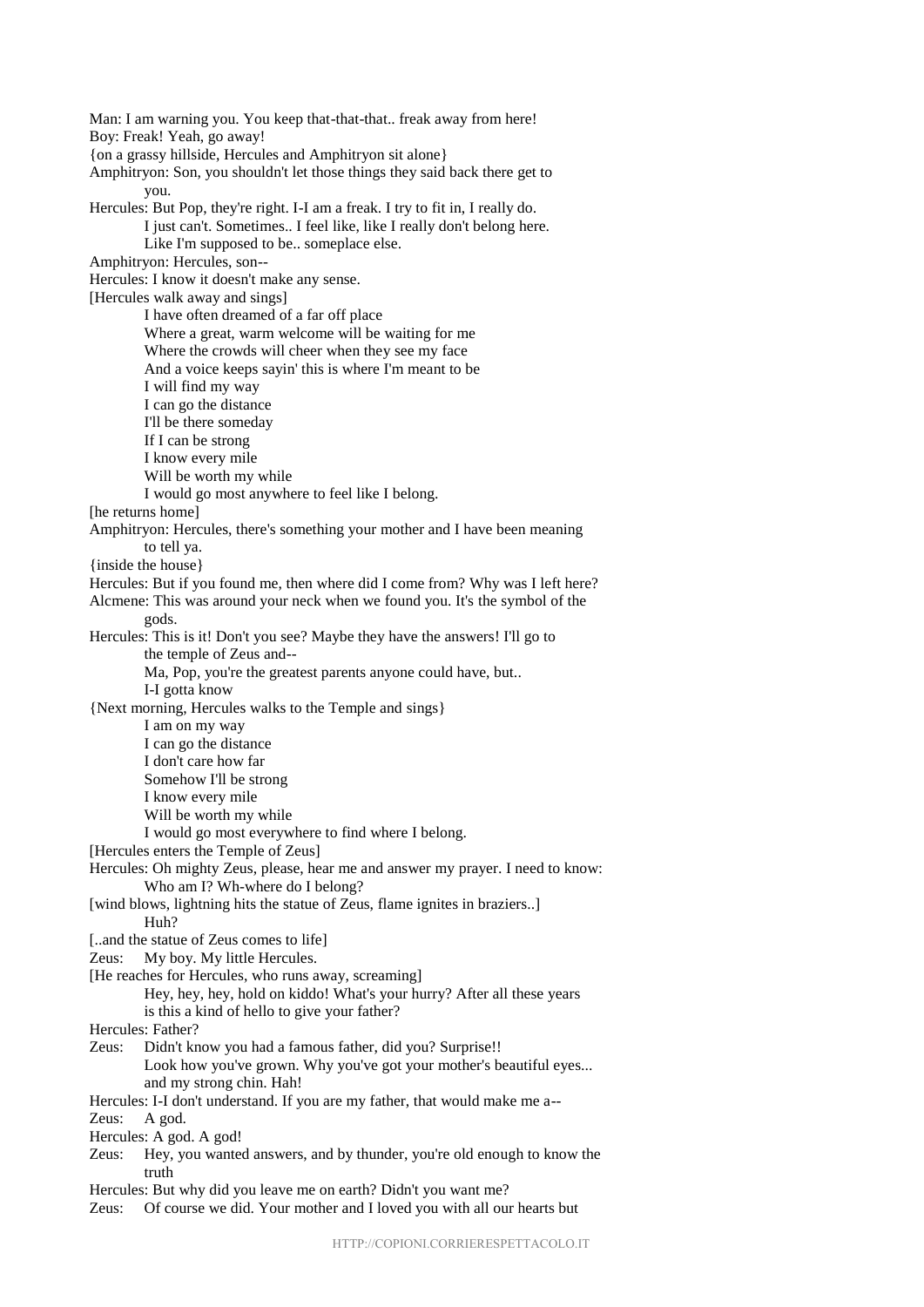someone stole you from us and turned you mortal, and only gods can live on Mount Olympus. Hercules: And you can't do a thing? Zeus: I can't, Hercules, but you can. Hercules: R-really? W-what? I-I'll do anything. Zeus: Hercules, if you can prove yourself a true hero on Earth, your godhood will be restored! Hercules: A true hero. Great! Uh, exactly how do you become a true hero? Zeus: First, you must seek out Philoctetes, the trainer of heroes. Hercules: Seek out Philoctetes. Right. I'll-- [he falls off Zeus' palm] Whoa! Zeus: Whoa! Hold your horses! Which reminds me.. [Zeus whistles and the Pegasus flies through an opening in the roof] Ha-ha! You probably don't remember Pegasus but you two go way back, son [Pegasus sniffs Hercules, then bonks foreheads with him and licks him] Hercules: Oh, Pegasus ! Zeus: He is a magnificient horse. With the brain of a bird. Hercules: I'll find Philoctetes and become a true hero! Zeus: That's the spirit! Hercules: I won't let you down, father! Yee-haw! Zeus: Good luck, son. [Hercules flies away, singing:] Hercules: I will beat the odds I can go the distance I will face the world Fearless, proud and strong I will please the gods I can go the distance Till I find my hero's welcome right where I belong {Isle of Philoctetes} Hercules: You sure this is the right place? [Hercules sees three nymphs laughing in the trees, then sees a goat's behind sticking from the bushes] What's the matter, little guy? You stuck? Phil: Whoa! Hey, butt out, buddy! Hercules: Ugh Phil: Girls! Stop! Stop! Come back, come back, come back. Whoa, whoa-- [the nymph he gets hold on turns into flowers] oh, geez! Whait! Whoa, whoa, whoa! [another nymph turns into a tree] Oh, nymphs! They can't keep their hands off me. Nymph: Hey! Phil (to Hercules): What's the matter? You never seen a satyr before? Hercules: Uh.. no. Can you help us? We're looking for someone called Philoctetes. Phil: Call me Phil. Hercules sqeezes his hand: Phil! Phil: Ow! Hercules: Boy, am I glad to meet you! I'm Hercules. This is Pegasus. [Pegasus licks Phil] Phil: Animals!. Disgusting! Hercules: I need your help. I want to become a hero. A true hero. Phil: Sorry, kid, can't help ya. Hercules: Wait! [he pulls the door, Phil closed before him and raises it in the air with one hand] Phil: Whoo! Hercules: Uh, sorry. Why not?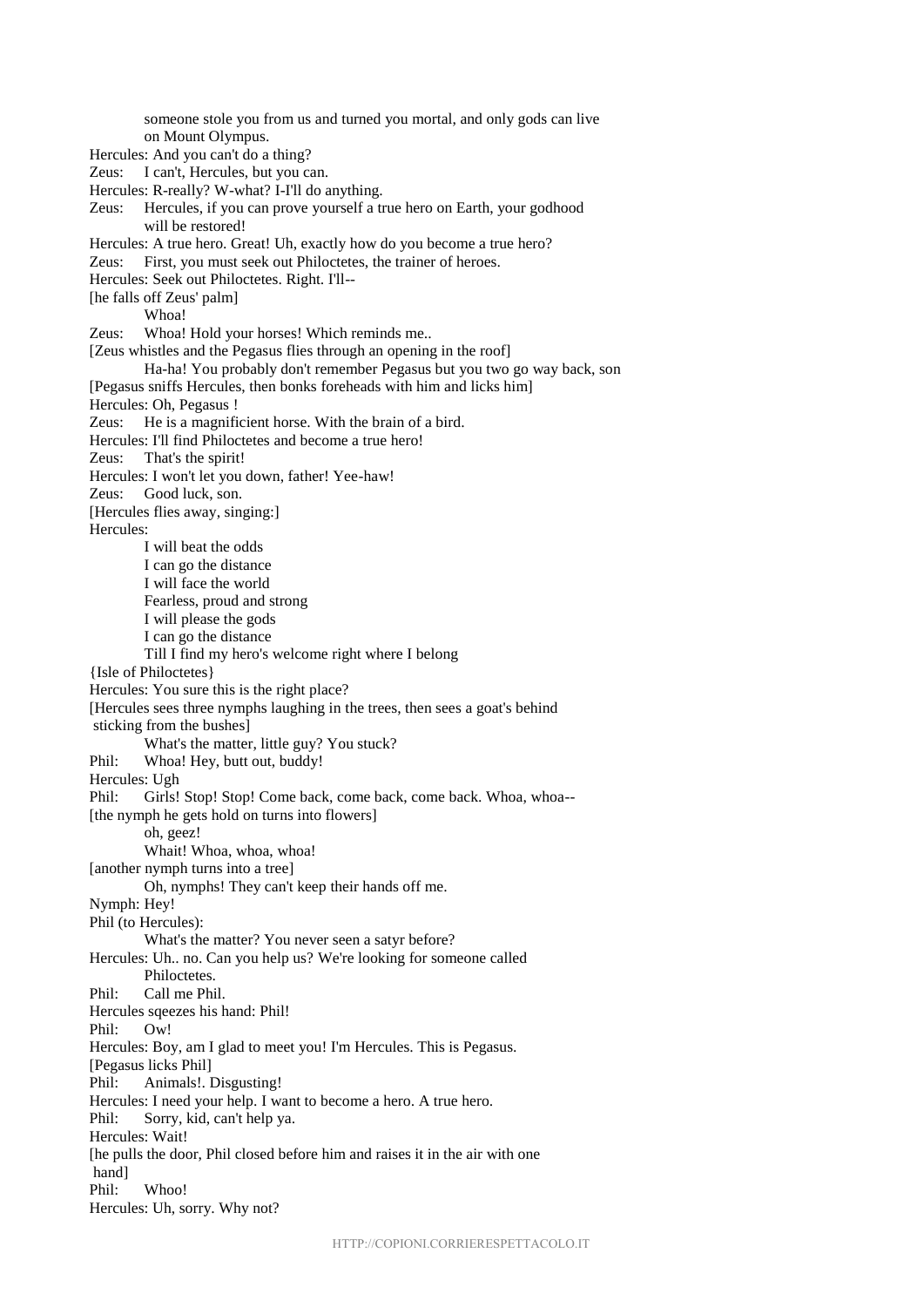Phil: Two worlds: I am retired. [Hercules counts on fingers] Hercules: Look, I gotta do this. Haven't you ever had a dream, something you wanted so bad you'd do anything? Phil sighes: Kid, come inside, I want to show you something. [Inside, Hercules hits his head against some wooden mast] Phil: Watch it! That was part of the mast of the Argo. Hercules: The Argo? Phil: Yeah. Who do you think taught Jason how to sail? Cleopatra? I trained all those would-be heroes. Odysseus, Perseus, Theseus. A lot of "yeuseus." And every single one of those bums let me down. Flatter then a discus. None of them could go the distance. And then there was Achilles. Now there was a guy who had it all - the build, the foot speed. He could jab, he could take a hit, he could keep on comin'. But that furshlugginer heel of his! He barely gets nicked there once and - kaboom! He's history. Yeah, I had a dream once. I dreamed I was gonna train the greatest hero there ever was. So great the gods would hang a picture of him in the stars... All across the sky, and people would say, "That's Phil's boy." That's right. Eh, but dreams are for rookies. A guy can only take so much disappointment. Hercules: But I am different than those other guys, Phil! I can go the distance Come on, I'll show you. Phil grunts: Geez, you don't give up, do ya? Hercules: Watch this. [He raises something big which looked like an UFO and sends it flying away] Phil: Holy Hera.. You know maybe if I-- No! Snap out of it! I am too old to get mixed up in this stuff again. Hercules: But if I don't become a true hero, I'll never be able to rejoin my father, Zeus. Phil: Hold it! Zeus is your father, right? Hercules: Uh-huh. Phil laughs: Zeus! The big guy. He's your daddy! Mr. Lightning Bolts, read me a book, will ya.. da-da? Zeus! (mimics Zeus): Once upon a time-- Hercules: It's the truth! Phil: Please! (sings:) So you wanna be a hero, kid, well, whoop-de-do I have been around the block before with blockheads just like you Each and every one was disappointment Pain for which there ain't no ointment So much for excuses Though a kid of Zeus is Asking me to jump into the fray My answer is two words: [lightning hits Phil] Okay. Hercules: You mean you'll do it? Phil: You win. Hercules: You won't be sorry, Phil. Phil: Oh, gods. Hercules: So when do we start? Can we start now? Phil: Ov, vay. Phil sing: I'd given up hope that someone would come along A fella who'd ring the bell for once not the gong The kind who wins trophies Won't settle for low fees At least semipro fees But no, I get the greenhorn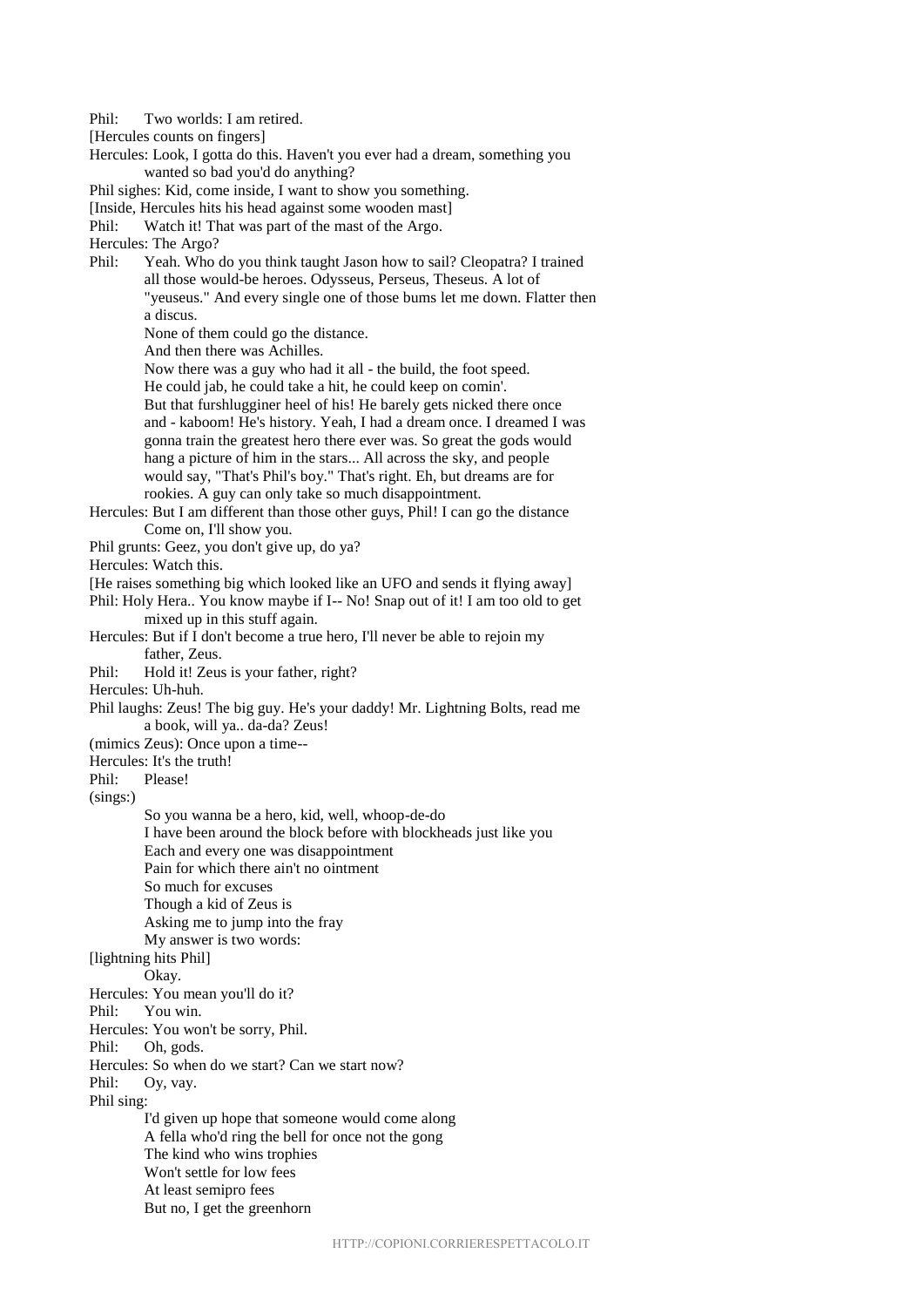I've been out to pasture, pal, my ambition gone Content to spend lazy days and to graze my lawn But you need an advisor A satyr, but wiser A good merchandiser and-- whoa! There goes my ulcer I'm down to one last hope and I hope it's you Though, kid, you're not exactly a dream come true I trained enough turkeys Who never came through You're my only last hope So you'll have to do Phil: Rule #6: When rescuing a damsel, always handle with care [Hercules falls into water] No! Phil: Rule #95, kid: Concentrate! Rule #96: Aim! (singing:) Demigods have faced the odds and ended up a mockery Don't believe in the stories that you read on all the crockery To be a true hero, kid, is a dying art Like painting a masterpiece it's a work of heart It takes more then sinew Comes down to what's in you You have to continue To grow! [Hercules became adult now] Phil: Now that's more like it! (singing:) I'm down to one last shot and my last high note Before that blasted underworld gets my goat My dreams are on you, kid Go make 'em come true Climb that uphill slope Keep pushing that envelope You're my one last hope And, kids, it's up to you Yeah! Hercules: Did you see that? Next stop, Olympus. Phil: All right, just take it easy, champ. Hercules: I am ready, I want to get off this island. I want to see battles and monsters! Rescue some damsels.. You know, heroic stuff. Phil: Well-- Hercules: Aw, come on, Phil! Phil: Well, okay, okay. You want a road test? Saddle up, kid. We're going to Thebes! Hercules: Yahoo! [now flying on Pegasus] So, what's in Thebes? Phil: A lot of problems. It's a big tough town, good place to start building a rep. [they hear a woman screaming] Sounds like your basic D.I.D. - Damsel In Distress. Hercules: Hyah! [They land and see Megara chased by a monster centaur] Nessus: Not so fast, sweetheart Megara: I swear, Nessus. Put me down or I'll-- Nessus: Whoo! I like 'em fiery! [in the bushes Hercules gets angry, while Phil instructs..] Phil: Now remember, kid. First, analyze the situation. Don't just barrel in there without thinking. Eh? [Hercules already walks to Nessus and Megara]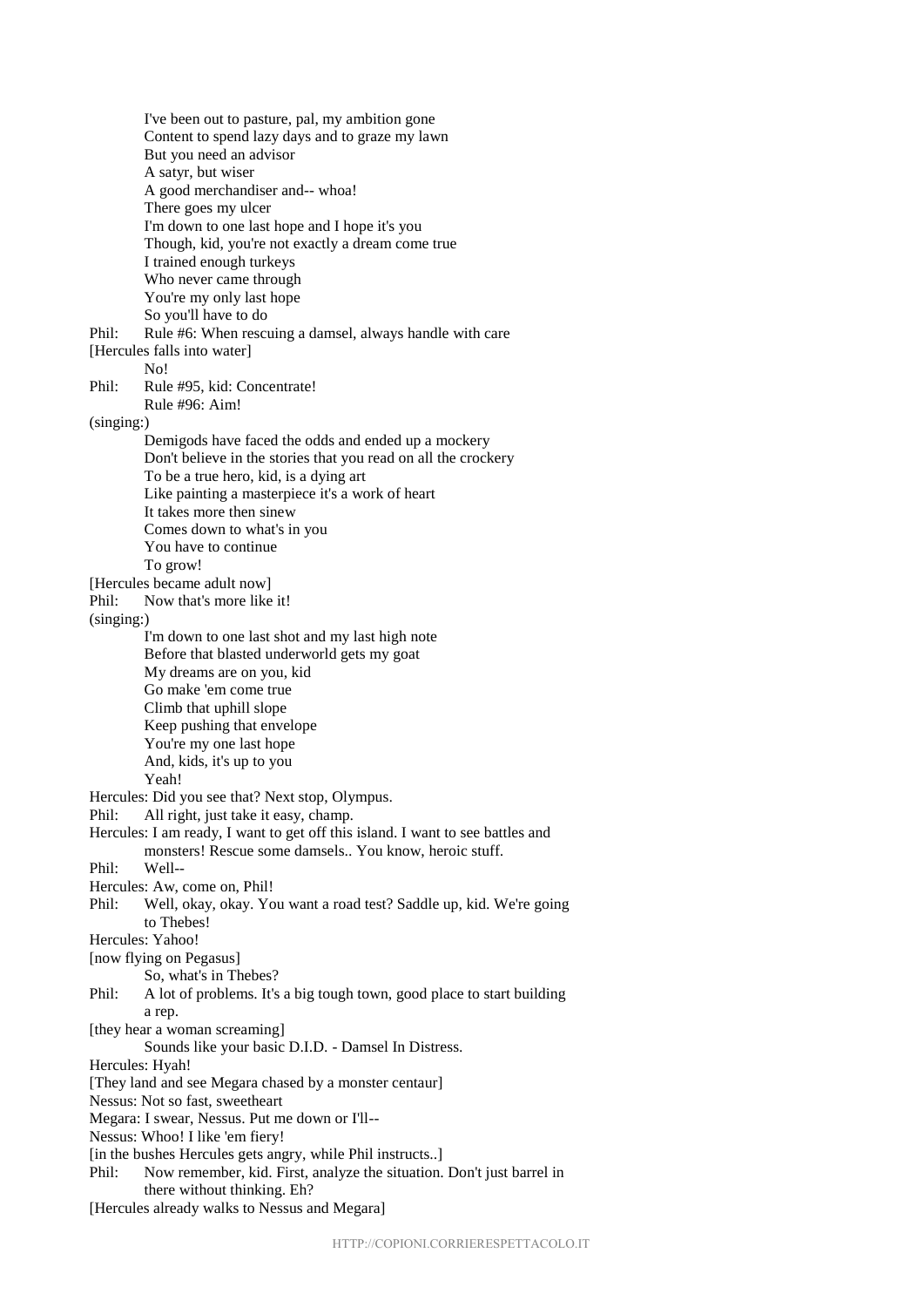He's losin' points for this! Megara: You don't know what you're-- Hercules: Halt! Nessus: Step aside, two legs. Hercules: Pardon me, my good, uh, uh..... sir. I'll have to ask you to release that young... Megara: Keep movin', junior Hercules: ...lady. But you-- are-aren't you a damsel in distress? Megara: I am a damsel, I am in distress. I can handle this. Have a nice day. Hercules: Uh-- \*ahem\* Ma'am, I'm afraid you may be too close to the situation to realize-- [he takes his sword out and Nessus immidiately hits him so he flies away] Phil: Ohhh! What are you doin'? Get your sword! Hercules (searching in water): Sword. Right, right.. Rule #15: A hero is only as good as his weapon! [he picks up a fish and directs it at Nessus. Nessus laugh and Megara looks bored. Nessus then hits Hercules with a fist and Hercules flies away again] Phil groans and tells to Pegassus who rushes to help: Whoa! Hold it! Hold on! He's gotta do it on his own. Come on, kid! Concentrate! Use your head! Hercules: Oh... [He runs and hits Nessus with his head. Nessus flies away] Phil: All right! Not bad, kid. Not exactly what I had in mind, but not bad. [Megara gets from water and coughs] Hercules: Oh, gee, Miss, I'm I'm really sorry. Megara: Oh. Hercules: That was dumb Megara: Yeah. [Nessus runs in again] Hercules: Excuse me. [He attacks Nessus, hits his head several times and throws him] Phil: Nice work! Excellente! Megara: Is wonderboy here for real? Phil: What are you talking about? Of course he's real.. (notices Megara) Whoa! And by the way, sweet cheeks, I am real too. [Phil gets on Megara's lap, but she pushes him into water] Megara: Ugh [meanwhile, Hercules ride on Nessus] Hercules: Yee-hah! Yahoo! [He finishes Nessus in a spectacular fight] How was that, Phil? Phil: Rein it in, rookie. You can get away with mistakes like those in the minor decathlons, but this is the big leagues! Hercules sighes: At least I beat him. Didn't I? Phil: Next time don't let your guard down because of a pair of big goo-goo eyes! D-oh! It's like I keep tellin' ya. You gotta stay focused, and you-- [Hercules walks up to Megara] Hercules: Are you, uh, all right, Miss, uh-- Megara: Megara. My friends call me Meg. At least they would if I had any friends. So, did they give you a name along with all those rippling pectorials? Hercules: Uh, I'm, um, uh-- Megara: Are you always that articulate? [she turns to leave] Hercules: Hercules. my-- \*ahem\* My name is Hercules. Megara: Hercules, huh? I think I prefer wonderboy. Hercules: So, uh, how-how-how'd you get mixed up with the, uh-- Megara: Pinhead with hooves? Well, you know how men are. They think that "no" means "yes" and "get lost" means "take me, I'm yours". Don't worry, Shorty here can explain it to ya later.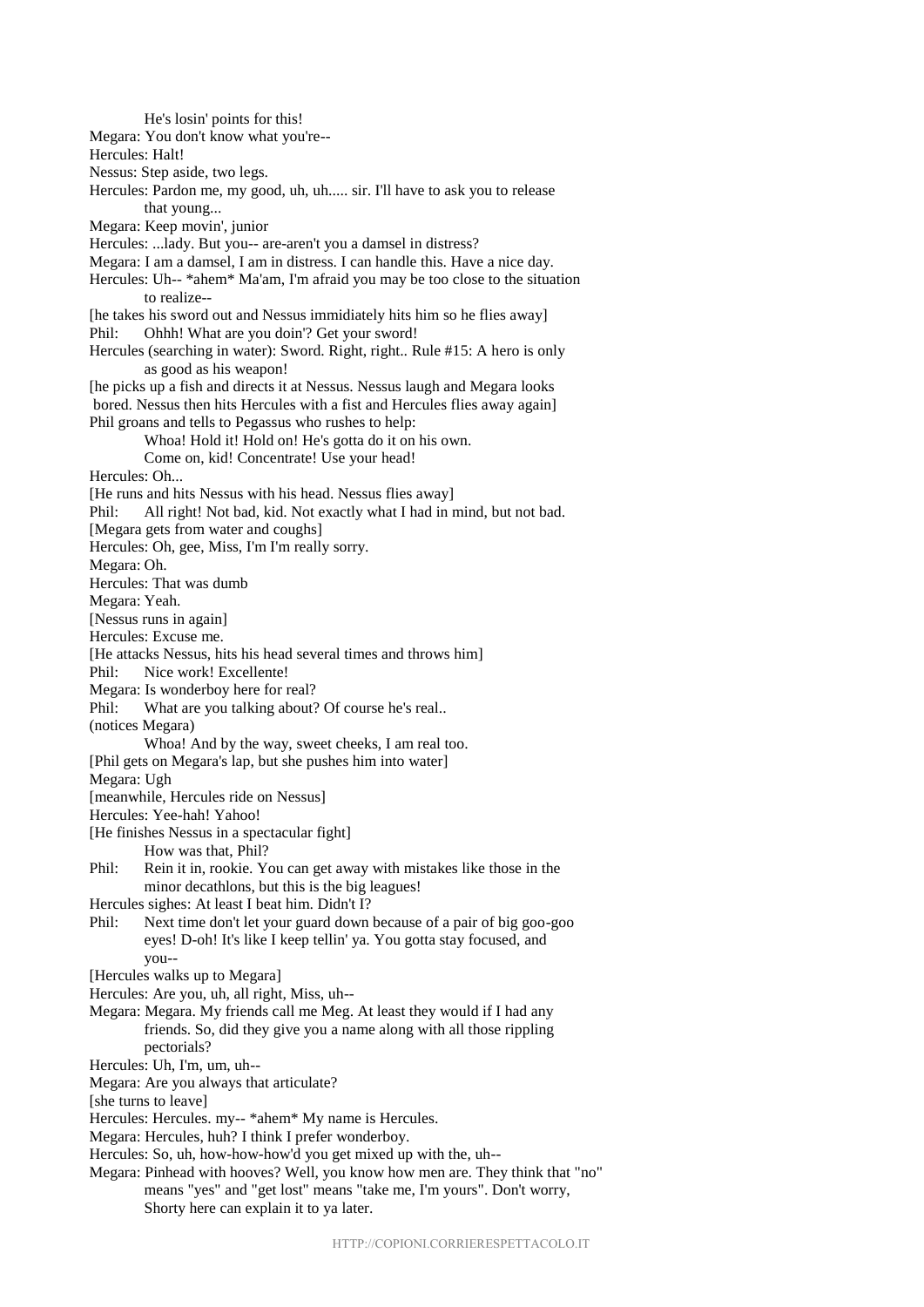[Phil growls] Well, thanks for everything, Herc. It's been a real slice. Hercules: Wait! Um.. can we give you a ride? [Pegasus snorts, whinnies, and jumps to a high branch] Megara: Uh, I don't think your Pinto likes me very much Hercules: Pegasus? Oh, no, don't be silly. He'd be more than happy to-- ow! [Pegasus drops an apple on Hercules' head] Megara: I'll be all right. I'm a big, tough girl. I tie my own sandals and everything. Bye-bye Wonderboy. Hercules: Bye... She's something, isn't she, Phil? Phil: Yeah, oh yeah, she's really something. A real pain in the patella! Earth to Herc! Come in Herc! Come in Herc! We got a job to do, remember? Thebes is still waitin'. Hercules: Yeah. Yeah. I know. [Megara walks into the forest and comes upon a rabbit and a small gopher] Megara: Aw.. how cute. A couple of rodents looking for a theme park. Pain (as a bunny): Who you callin' a rodent, sister? I'm a bunny! Panic (as a gopher): A-and I'm his gopher. Together: Ta-dah! [they turn into themselves] Megara sighes: I thought I smelled a rat. Hades: Meg. Megara: Speak of the devil. Hades: Meg, my little flower, my little bird, my little nut, Meg. What exactly happened here? I thought you were gonna persuade the river guardian to join my team for the uprising, and here I am, kind of river guardian-less. Megara: I gave it my best shot, but he made me an offer I had to refuse. Hades: Fine. So, instead of subtracting two years from your sentence, hey, I'm gonna add two on, okay? Give that your best shot. Megara: It wasn't my fault. It was that wonderboy, Hercules. Panic: Hercules? Why does that name ring a bell? Pain: I don't know. Um, maybe we owe him money? Hades: What was that name again? Megara: Hercules. He comes on with this big, innocent farm boy routine but I could see through that in a peloponnesian minute. Pain: Wait a minute. Wasn't Hercules the name of that kid we were supposed  $to$ --Pain and Panic: Oh my gods! Panic: Run for it! Hades: So you took care of him, huh? Dead as a door nail. Weren't those your exact words? Pain: This might be a different Hercules. Panic: Yeah! I mean, Hercules is a very popular name nowadays! Pain: Remember, like, a few years ago every other boy was named Jason and the girls were all named Brittany? Hades: I'm about to rearrange the Cosmos and the one schlemiel who can louse it up is waltzing around in the woods! [Hades explodes] Pain: Wait. Wait, big guy. We can still cut in on his waltzing. Panic: That's right! And-and-and at least we made him mortal, that's a good thing. Didn't we? Hades: Hmm.. Fortunately for the three of you we still have time to correct this rather egregious oversight. And this time, no foul-ups. {Meanwhile, Hercules and Phil are flying on Pegasus} Hercules: Wow! Is that all one town? Phil: One town. A million troubles. The one and only Thebes. The big olive itself. If you can make it there, you can make it anywhere. [they enter the crowd] Stick with me, kid. This city is a dangerous place. [they almost get hit by a passing carriage] Driver: Look where you're goin' numbskull!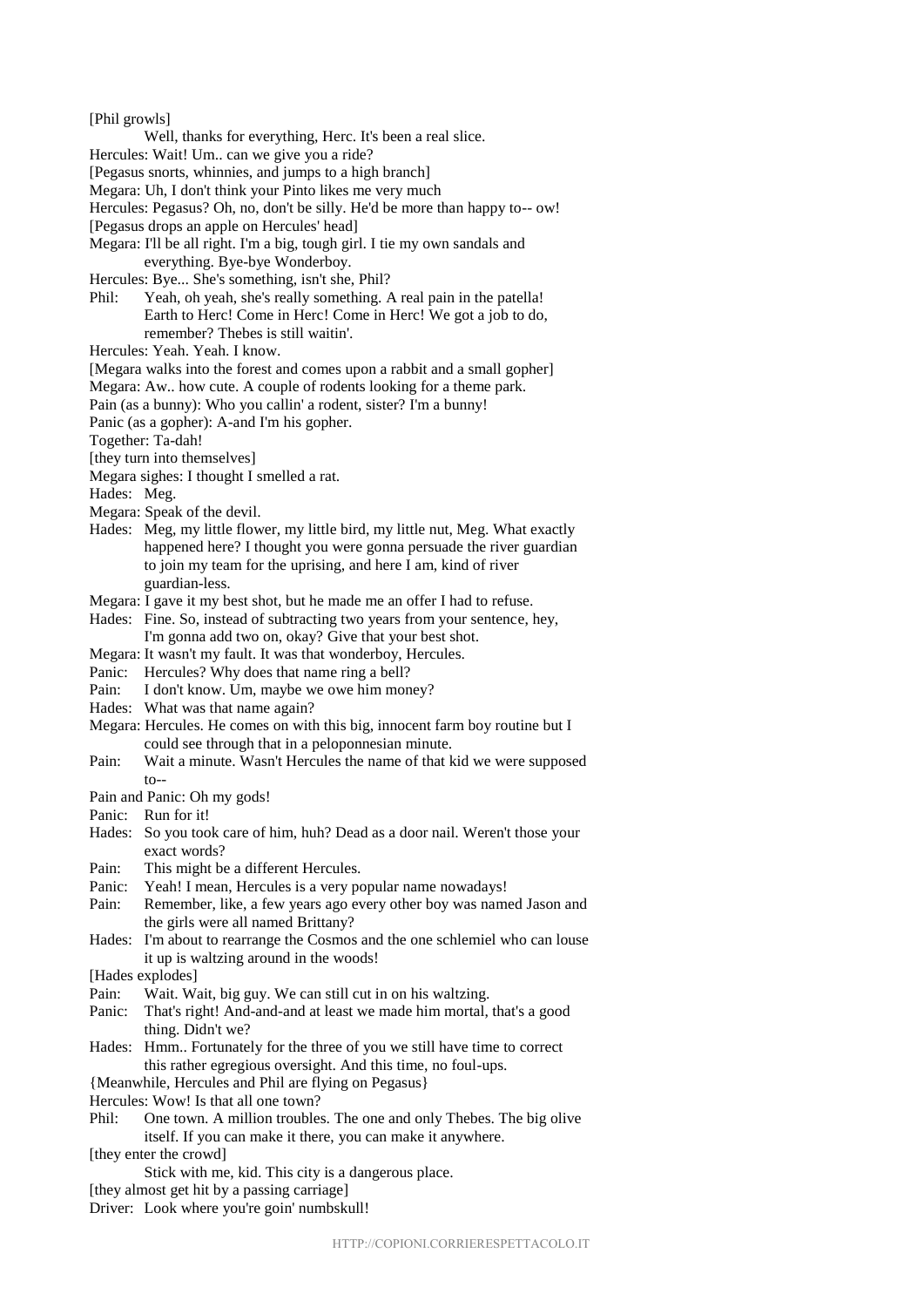Phil: Het, I'm walkin' here! You see what I mean? I'm tellin' you - wackos. Man: Pita bread, pita bread, get your pita bread here! Smuggler: Hey, Mack. [he opens his coat at Phil and Hercules] Phil: Whoa, whoa, whoa! Smuggler: You wanna buy a sundial? Phil: He's not interested, all right? Come on, kid. Man: The end is coming! Can't you feel it? Phil: Yes, yes. Thank you for the info. Yes. We'll ponder that for a while. (to Hercules) Just stare at the sidewalk. Come on. Don't make eye contact. People here are nuts. That's because they live in a city of turmoil. Trust me, kid, you're gonna be just what the doctor ordered. Woman:It was tragic! We lost everything in the fire Man: Everything except old Snowball here. [Snowball the cat meows] Strong man: Now, were the fires before or after the earthquake? Thin woman: They were after the earthquake, I remember Heavy woman: But before the flood. Old man: Don't even get me started on the crime rate Heavy woman: Thebes has certainly gone downfall in a hurry. Old man: Tell me about it. It seems like every time I turn around there's some new monster wreaking havoc and I-- Man: All we need now is a plague or locusts. [Frog jumps in and scared everybody] Old man: That's it! I'm movin' to Sparta! Hercules: Excuse me. It uh \*ahem\* seems to me that what you folks need is a hero. Strong man: Yeah, and who are you? Hercules: I'm Hercules, and, uh, I happen to be... a hero. [crowd laughs] Old man: Is that so? Woman:A hero! Old man: Have you ever saved a town before? Hercules: Uh, no, uh, not exactly, but I-- Strong man: Have you ever reversed a natural disaster? Hercules: Well, uh... no. Strong man: Oh, listen to this. He's just another chariot chaser. This we need. Woman: That's a laugh. Phil: Don't you pea brains get it? Woman:Hmm? Phil: This kid is a genuine article. Man: Het, isn't that the goat-man who trained Achilles? Phil (getting angry) watch it pal Strong man: Yeah, you're right. Hey, nice job on those heels! Ya missed a spot! Phil: I got your heel right here! (hits the man and starts beating him) I'll wipe that stupid grin off your face! You-- Hercules: Hey Phil! Phil! Phil! Take it easy, Phil. Strong man: What are you, crazy? Sheesh Heavy woman: Young man, we need a professional hero. Not an amateur. Hercules: Well, wait. Stop! (sighs) How am I supposed to prove myself a hero if nobody will give me a chance? Phil: You'll get your chance, you just need some kind of catastrophe or disaster. [Megara appears in the crowd] Megara: Please! Help! Please! There's been a terrible accident! Hercules: Meg? Phil: Speaking of disasters. Megara: Wonderboy! Hercules! Thank goodness! Hercules: Wha-what's wrong?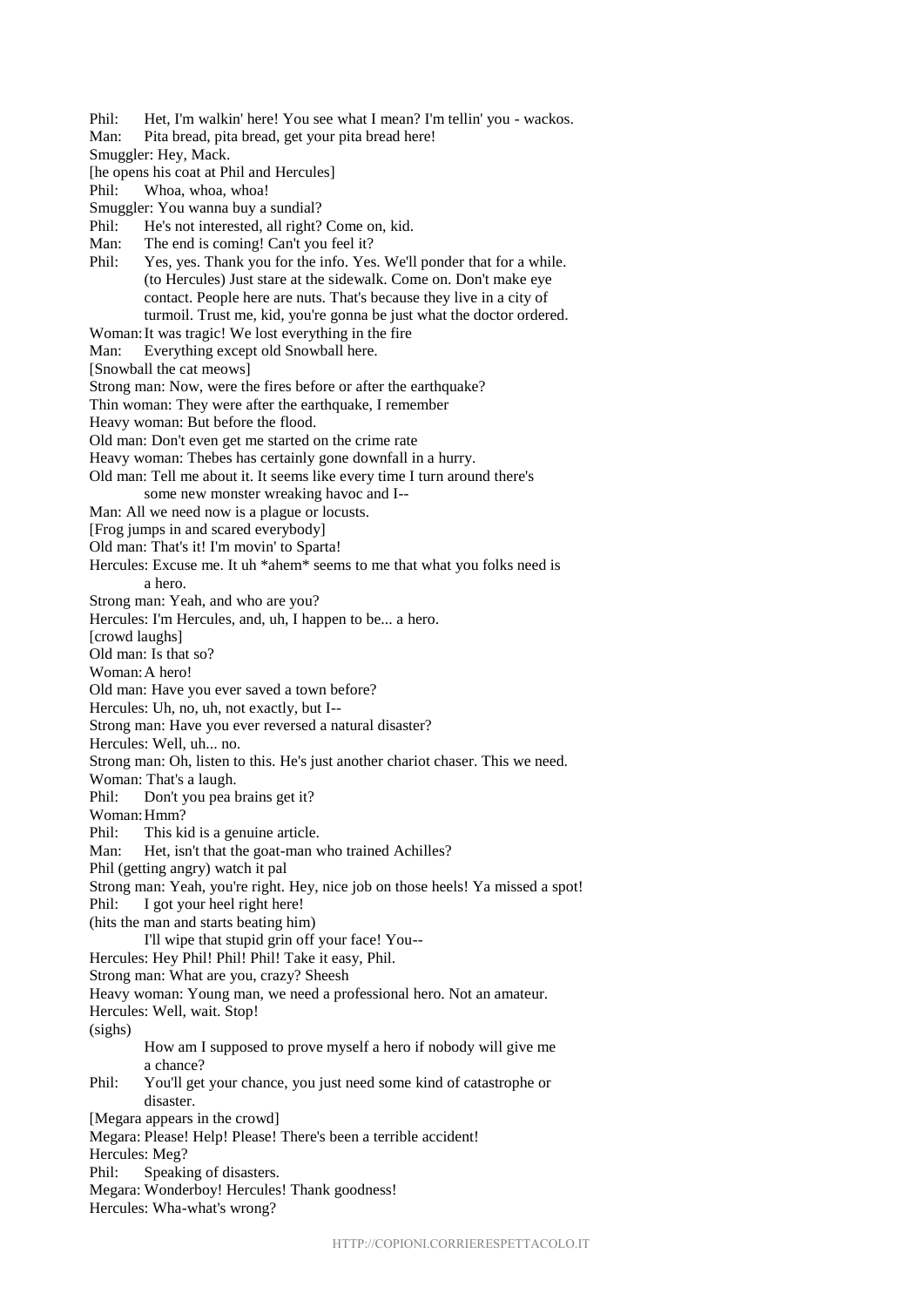Megara: Outside of town, two little boys, they were playing in the gorge. There was that rock slide, a terrible rock slide. They're trapped! Hercules: Kids? Trapped? Phil, this is great! Megara: You are really choked up about this, aren't ya? Hercules (dragging Meg): Come on! Megara: No, I-- You don't under-- I have this terrible fear of heights! Phil (running): I'm right behind ya, kid! Whoo! (panting): I am way behind ya, kid. (sputtering): I got a fur wedgie [Hercules and Megara land and Hercules dismounts from Pegasus] Hercules: Are you okay? Megara: I'll be fine. Just get me down before I ruin the upholstery Pain as boy: Help! I can't breathe! Panic as boy: Hurry! Pain as boy: Get us out! Panic as boy: We're suffocating! Somebody call IX-I-I Hercules: Easy fellas, you'll be all right Pain as boy: We can't last much longer! Panic as boy: Get us out before we get crushed! [Hercules raises a huge boulder. Kids run out from under it and the crowd applauses lightly] Hercules: How you boys doin'? Panic as boy: We're okay now Pain as boy: Jeepers, mister, you are really strong! Hercules (still holding the stone): Well, try to be a little more careful next time, okay, kids? Pain as boy: We sure will! [they run away, up the slope and face Hades] Hades: A stirring performance, boys. I was really moved. Panic: "Jeepers, Mister" ?<br>Pain: I was going for inn I was going for innocence. Hades: And, hey, two thumbs way, way up for our leading lady. (looking at Megara): what a dish. what a doll. Megara (quietly): Get outta there, you big lug, while you still can. Hercules: Phil, I did great. They even applauded.. sort of. [growling sound appears] Phil: Huh! I hate to burst your bubble, kid, but that ain't applause. [Hydra appears] Hercules: Ph-ph-ph-phil? What do you call that thing? Phil: Two words! Am-scray!! Hades: Let's get ready to rumble! [Hydra and Hercules start fighting] Phil: That's it. Dance around! Dance around! Watch the teeth. Watch the teeth Keep going. Come on. Come on. Lead with your left. Lead with your left! You other left!! [Finally Hercules cuts the head of Hydra off. Crowd cheers] Phil: All right! All right! You are bad! Okay! Hercules: See, Phil? That-- That wasn't so hard [he drops sword and falls flat on the ground] Phil: Kid, kid, kid, how many horns do ya see? Hercules: Six? Phil: Eh, close enough. Let's get you cleaned up. [above on the Hades' watching place Panic shivers and gulps] Hades: Guys, guys, relax. It's only halftime. [below, Hercules and Phil hear rumbling from Hydra's body] Phil: That doesn't sound good [Hydra gets three new heads] Phil: Definitely not good! [Hercules on Pegasus fights with Hydra and keeps slicing her heads off, getting more and more new ones] Phil: Will you forget that head-slicing thing? [Hercules gets knocked off Pegasus and falls among heads and necks of Hydra]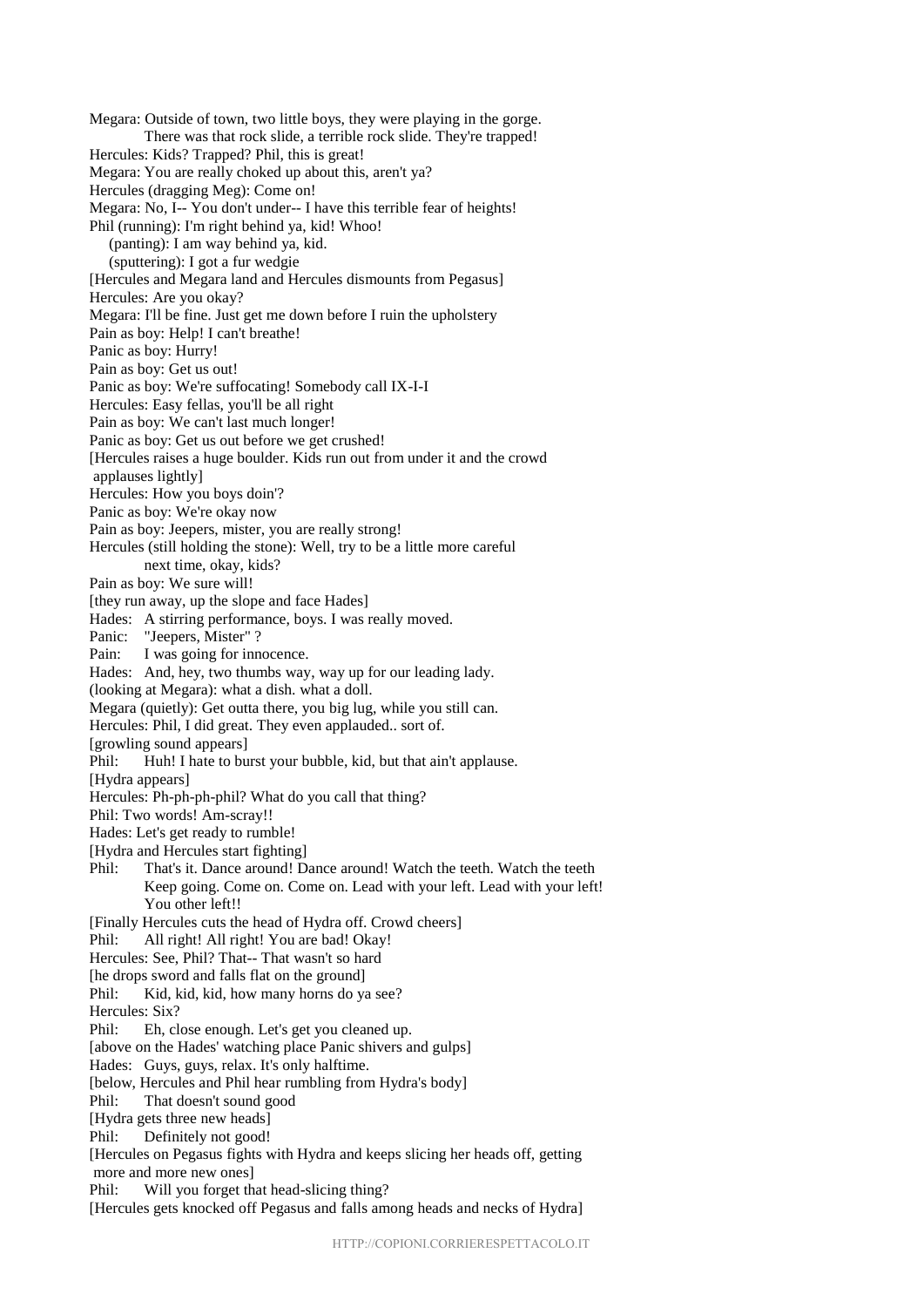Hercules: Phil, I don't think we covered this one in basic training! [Hercules escapes, but falls back from the cliff and is now pressed against the wall by Hydra's paw] Hades: My favorite part of the game: sudden death. [Hercules crushes the rock on Hydra and gets buried under rocks himself too] Phil: Oh! There goes another one. Just like Achilles. Hades: Game. Set. Match. [Hercules appears from Hydra's dead paw. Crowd chears real loud now] Hercules: Phil, you gotta admit, that was pretty heroic. Phil: Ya did it, kid! Ya did it! You won by a landslide! [above] Panic: Hades mad. Megara: Well. What do ya know? {cut to Muses} Muse 5 sings: From that day forward, out boy Hercules could do no wrong (spoken): He was so hot, steam looked cool Oh, yeah! Muse 1: Bless my soul, Herc was on a roll Person of the week in every greek opinion poll Muse 2: What a pro! Muse 5: Herc could stop a show Point him at a monster and you're talkin' S.R.O. He was a no one A zero, a zero Now he's a honcho He's a hero! He was a kid with his act down pat Zero to hero in no time flat Zero to hero Just like that When he smiled the girls went wild With oohs and aahs Muse 1: And they slapped his face on every vase Muse 3: On every "Vahse"! All: From appearance fees and royalties Our Herc had cash to burn Now nouveau riche and famous He could tell you what's a grecian urn Say amen There he goes again Sweet and underrated And an awesome ten for ten Folks lined up just to watch him flex And this perfect package packed a pair of pretty pecs Hercie, he comes, he sees, he conquers Honey, the crowds were goin' bonkers He showed the moxie brains and spunk -- yeah! From zero to hero A major hunk Zero to hero And who'd have thunk... Who put the glad in gladiator? Hercules! Who's darin' deeds are great theater? Hercules! Isn't he bold? No one braver! Is he sweet? Our favorite flavor! Hercules My man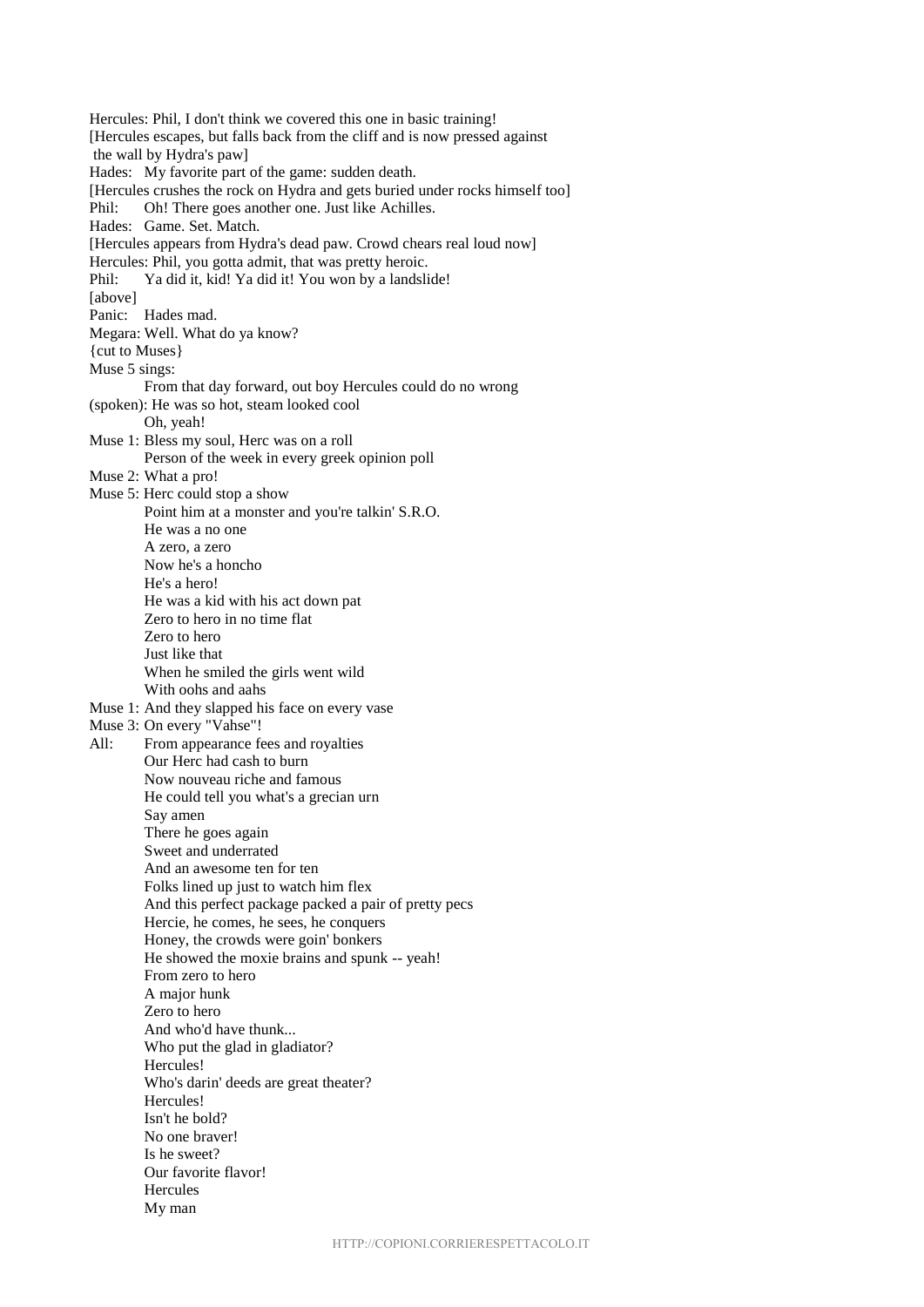**Hercules Hercules** Hercules Look at my Hercules Hercules **Hercules** Bless my soul, Herc was on a roll Underrated, riding high And the nicest guy Not conceited He was a nothing, zero, zero Now he's a honcho, he's our hero! He hit the heights at breakneck speed From zero to hero Herc is a hero Now he's a hero Muse 3: Yes, indeed. [Hades practices shooting at targets] Hades: Pull! Megara: Nice shooting, Rex. Hades: I can't believe this guy. I throw everything I've got at him. And it doesn't even-- (sees Pain wearing Hercules(tm) sandals) What are those? Pain: Um.. I don't know. I thought they looked kinda dashing. Hades: I've got 24 hours to get rid of this bozo, or the entire scheme I've been setting up for 18 years goes up in smoke and you are wearing his merchandise!!! [Panis interrupts them by slurping some cola from a Hercules(tm) plasic cup] Panic: Thirsty? [Hades yells, causing a small earthquake] Megara: Looks like your game's over. Wonderboy is hitting every curve you throw at him. Hades: Oh yeah.. I wonder if maybe I haven't been throwing the right curves at him. Meg, my sweet. Megara: Don't even go there. Hades: See, he's gotta have a weakness, because everybody's got a weakness I mean for what? Pandora, it was the box thing, for the Trojans, hey, they bet on the wrong horse, okay? We simply need to find out Wonderboy's. Megara: I've done my part. Get your little imps-- Hades: They couldn't handle him as a baby. I need someone who can... handle him as a man. Megara: Hey, I've sworn off manhandling. Hades: Well, you know, that's good because that's what got you into the jam in the first place, isn't it? You sold your soul to me to save your boyfriend's life. And how does this creep thank you? By running off with some babe. He hurt you real bad, didn't he, Meg? Huh? Megara: Look, I learned my lesson, okay? Hades: Which is exactly why I got a feelin' you're gonna leap at my new offer. You give me the key to bringing down wonder breath and I give you the thing that you crave most in the entire Cosmos: (he whispers at her ear): your freedom. {Temple of Zeus} Hercules: You should have been there, father! I mangled the minotaur, grappled with the Gorgon, Just like Phil told me, I analyzed the situation, controlled my strength and kicked! The crowds went wild! Thank you, thank you. Zeus: Hah! You're doin' great, son. You're doin' your old man proud. Hercules: I am glad to hear you say that, father. I've been waiting for this day a long time.

HTTP://COPIONI.CORRIERESPETTACOLO.IT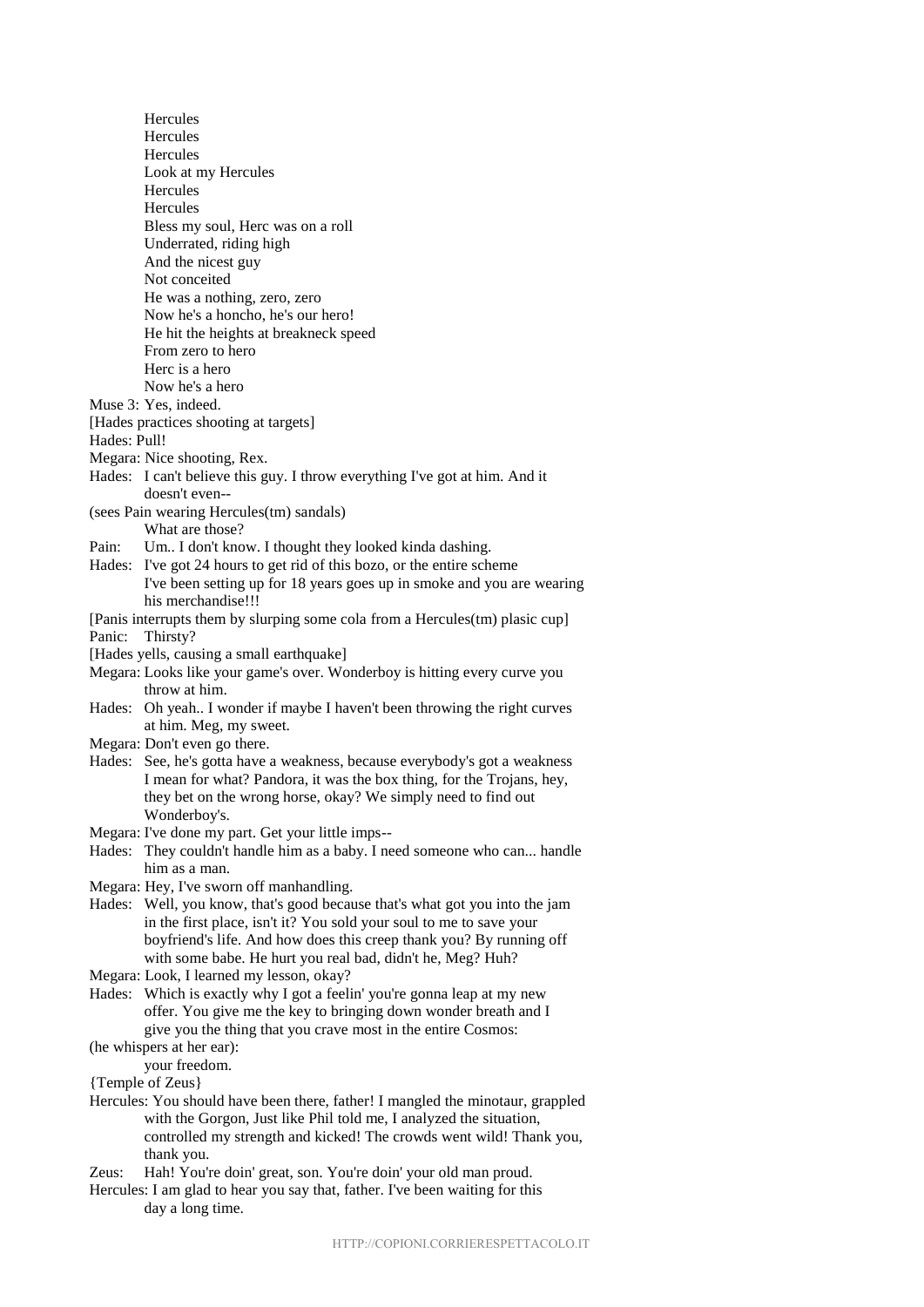Zeus: Hmm.. What day is that, son?

Hercules: The day I rejoin the gods.

- Zeus: You've done wonderfully, you really have, my boy. You're just not there yet. You haven't proved yourself a true hero.
- Hercules: But father, I've beaten every single monster I've come up against. I'm-I'm the most famous person in all of Greece. I'm-I'm an action figure!

## Zeus: I'm afraid being famous is not the same as being a true hero.

Hercules: What more can I do?

Zeus: It's something you have to discover for yourself.

Hercules: But how can I--

- Zeus: Look inside your heart
- [Lightning strikes and statue of Zeus becomes inanimate]

Hercules: Father, wait!

- {In the city, a carriage passes past rich gates}
- Guide: On your left is Hercules' villa. My next stop is the Pecs and Flex gift shop where you can pick up the Great Hero's 30-minute workout scroll "Buns of Bronze"
- {inside the villa, Hercules is posing for a picture on a vase, dressed in the

skin of the lion Skar from Disney's The Lion King}

- Phil: At 1:00 you got a meeting with king Augeas. He's got a problem with his stables. I'd advise you not to wear your new sandals.
- Hercules: Phil?
- Artist: I told you, don't move!
- Phil: D.G.R., the Drughters of the Greek Revolution

Hercules: Phil?

- Phil: At 3:00 you gotta get a girdle from some amazons
- Hercules (dropping club and shield) Phil, what's the point?

Artist screams: That's it!

Phil: Keep your toga on, pal

- [Artist throws the paints on Phil, making him look like a clown and leaves]
- Phil: What do you mean, "what's the point ?" You wanna go to Olympus, don't ya?
- Hercules: Yeah, but this stuff doesn't seem to be getting me anywhere.
- [He throws the skin of Skar to Phil]
- Phil (wiping the paint off his face with it): You can't give up now, I'm

counting on ya

Hercules: I gave this everything I had.

Phil: Listen to me, kid. I seen 'em all. And I am tellin' you - and this is

- the honest-to-Zeus truth you got somethin' I never seen before Hercules: Really?
- Phil: I can feel it right down to these stubby bowlegs of mine. There is nothin' you can't do, kid.

[door opens and fan girls scream]

Fan girls: It's him!

Phil: Hey, watch it! Watch it! watch--

Fan gils: I touched his elbow! I got his sweatband!

Hercules: Phil, help!

Phil: Okay, escape plan beta

Hercules: Gotcha.

[Phil blows whistle, fan girls look at him for a moment and Hercules disappears] Fan girls: Hey! Where is he?

Phil: There he goes! On the verranda!

[Girls run away, Phil too, but when door closes, Megara appears from behind it, she walks and sees Hercules' toes under a curtain]

Megara: Let's see, what could be behind curtain number one?

Hercules: Meg!

Megara: It's all right. The sea of raging hormones has ebbed.

Hercules: Gee, i-i-it's great to see you. I-I-I missed you.

Megara (dropping on a couch): So, this is what hgeroes do on their days off Hercules: I am no hero...

Megara: Sure you are. Everybody in Greece thinks you're the greatest thing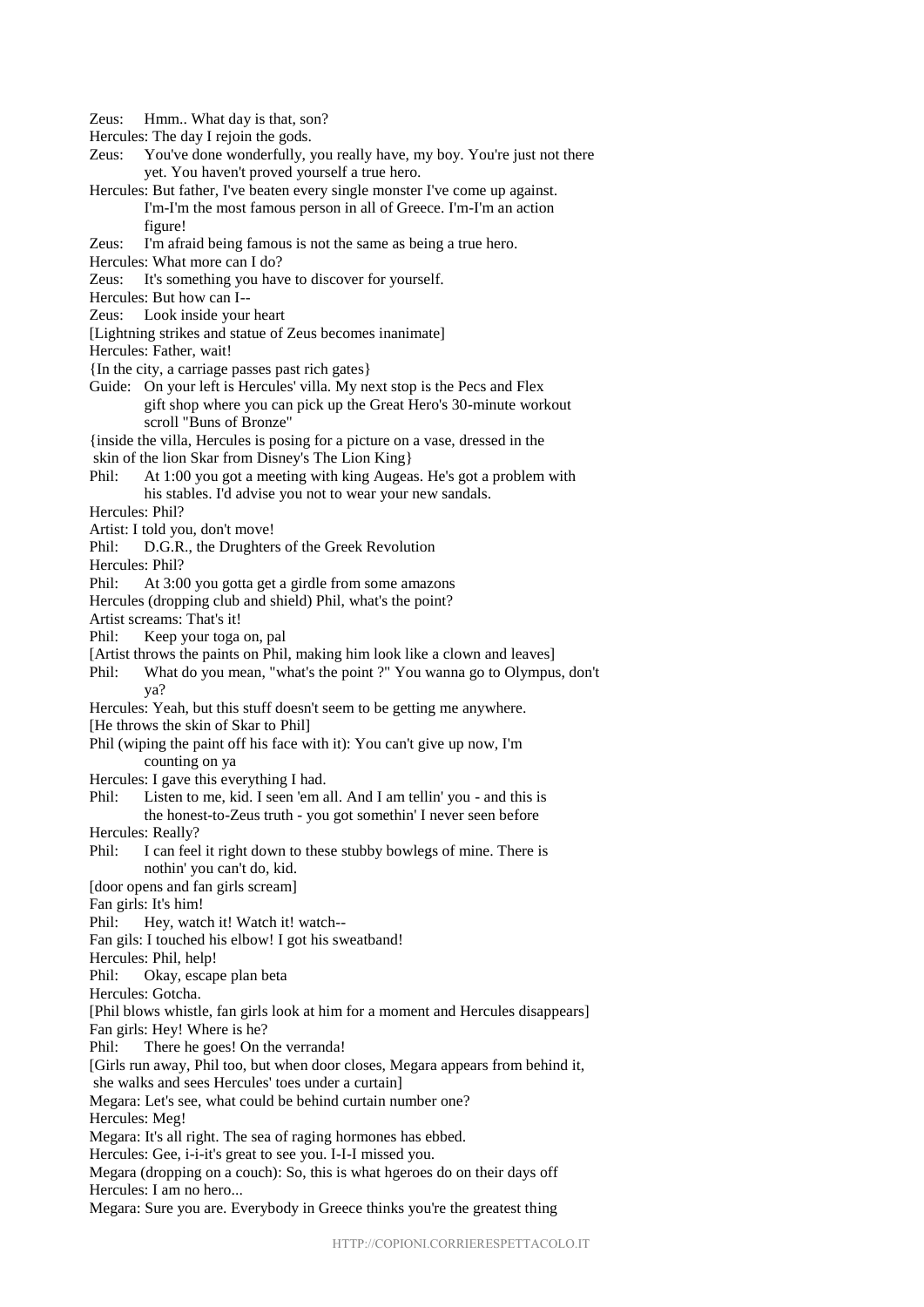since they put the pocket in pita Hercules (chuckles): I know. It's-it's crazy you know, I can't go anywhere without being mobbed, I mean-- Megara: Ah. You sound like you could use a break. Think your nanny goat would go berserk if you played hooky this afternoon? Hercules: Oh gee. I-I don't know, uh, Phil's got the rest of the day pretty much booked. Megara: Ah, Phil, Shmill.. Just follow me. Out the window, round the dumbbells, you lift up the back wall and we're gone. {evening, outdoors} Hercules: Wow. What a day. First that restaurant by the bay, Megara: Mmm.. Hercules: and then that, that play, that, that Oedipus thing. Man! I thought I had problems. [both chuckle and such, two little birds sitting near turn into Pain and Panic to speak to Meg] Panic: Psst! Stop foolin' around! Pain: Yeah. Get the goods, sister. [Hercules turns back and they turn into birst and tweet innocently] Hercules: I didn't know that playing hooky could be so much fun. Megara: Yeah. Niether did I. Hercules: Thanks, Meg. Megara: Oh.. Don't that me just yet. Oh! [she falls into Hercules' arms] Hercules: Oop, careful. Megara: Sorry. Weak ankles. Hercules: Oh yeah? Well, maybe you better sit down for a while. [He carries her on a bench and they sit down] Megara: So, uh, do you have any problems with things like.. this? [she stretched her leg and holds her foot right before Hercules' face] Hercules: Uh..... Megara: Weak ankles, I mean. Hercules: Oh. Uh, no. Not really. Megara (moving closer to him): No weaknesses whatsoever? No trick knee? Hercules: Uh-- Megara (moving even more close): Ruptured... disks? Hercules: No. I'm I'm afraid I'm, uh.. fit as a fiddle. [he finally stands up from the bench] Megara: Wonderboy, you are perfect. Hercules: Thanks. [he sends a coin jumping on a water in a fountain and it breaks the arms off the statue of Venus] Whoops. Megara: It looks better that way. No, it really does. Hercules: You know, when I was a kid I, I would have given anything to be exactly like everybody else. Megara: You wanted to be petty and dishonest? Hercules: Everybody's not like that. Megara: Yes they are. Hercules: You're not like that Megara: How do you know what I'm like? Hercules: All I know is.. You're the most amazing person with... weak ankles I've ever met. [Megara steps back and gets pricked on an arrow of a tiny statue of Amur] Meg, when I'm with you I-I don't feel so... alone. Megara: Sometimes it's better to be alone. Hercules: What do you mean? Megara: Nobody can hurt you. Hercules: Meg? I would never ever hurt you. Megara: And I don't wanna hurt you, so... let's both do ourselves a favor and.. stop this... um.. before... we-- [Their lips met for the kiss, but the moment before it happens bright light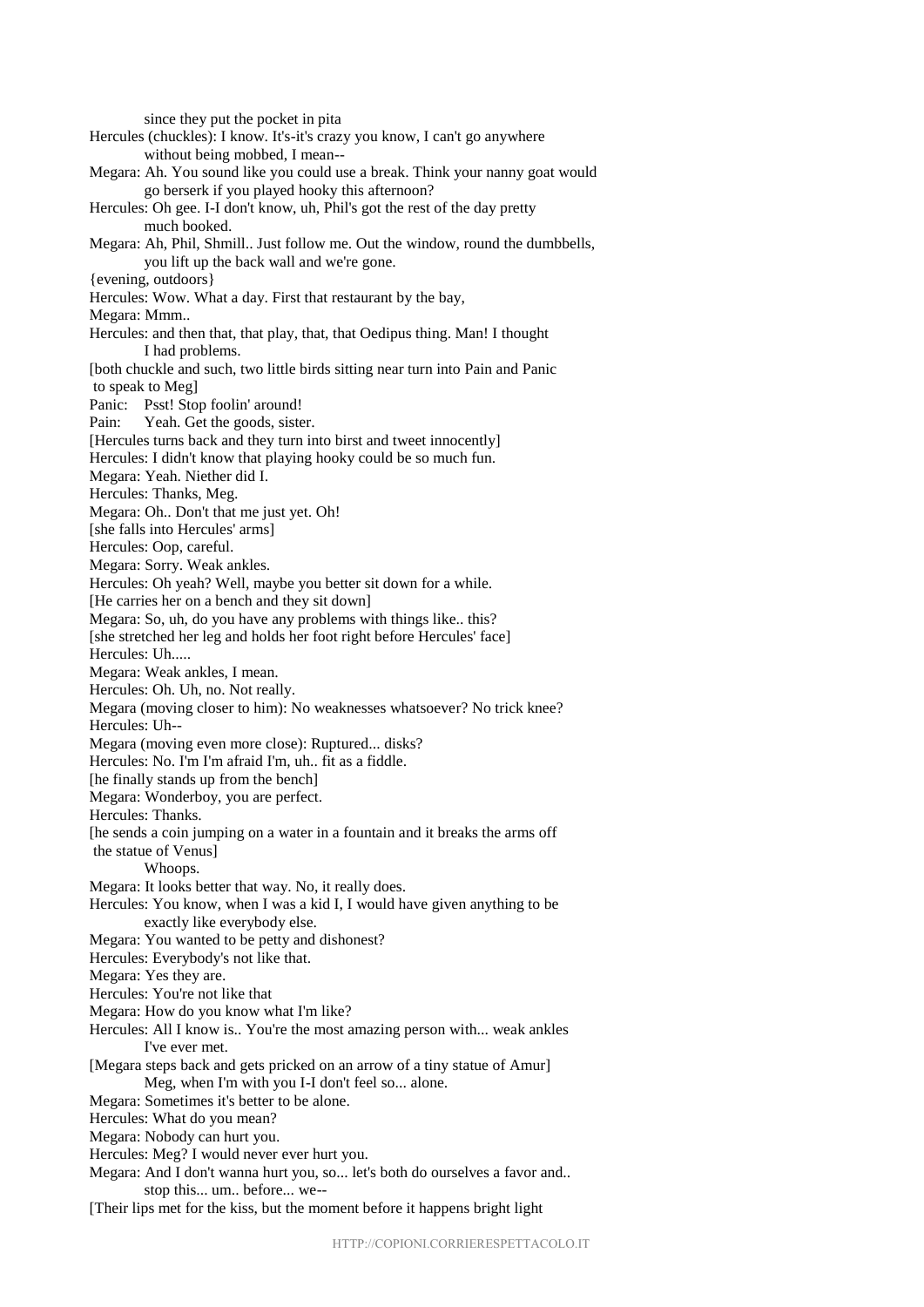flashes into their eyes. It is Phil, on Pegasus, impersonating police helicopter] Phil: All right! Break it up! Break it up! Party's over! I been lookin' all over this town! Megara: Calm down, mutton man! It was all my fault. Phil: You're already on my list, sister, so don't make it worse [Pegasus snorts at Megara, she snorts back, turning the light off] Phil: And as for you, ya bum, you're gonna go to the stadium and you're gonna be put through the workout of your life! Now get on the horse. Hercules: Okay, okay Megara: I'm sorry Hercules: Ah, he'll get over it. [he bends a huge tree casually and picks a flower off it, gives it to Meg and kisses her in the cheek] Phil: Move! Move, move, move, move, move! Move! (on Pegasus): Whoo! Ya-eee! Hey, watch it, watch it! Whoo! Watch it! Keep your goo-goo eyes on the [a branch finally hits Phil and he falls on the ground] That's it. Next time, I drive. [Megara sits alone and smells the flower] Megara: Oh. what's the matter with me? You'd think a girl would learn. (sings) If there's a prize for rotten judgement I guess I've already won that No man is worth the aggravation That's ancient history been there, done that. Muses: Who d'ya think you're kidding? He's the Earth and Heaven to you Try to keep it hidden, honey, we can see right through you Megara: Oh, No Muses: Girl, you can't conceal it We know how you feel and Who you're thinkin' of Megara: Oh-no, no chance, no way, I won't say it, no, no Muses: You swoon, you sigh, why deny it, uh-oh? Megara: It's too cliche, I won't say I'm in love Muses: Shoo-doo, shoo-doo, oo-oo-oo Megara: I thought my heart had learned its lesson It feels so good when you start out Muses: Ahhh.. Megara: My head is screaming get a grip, girl Unless you're dyin' to cry your heart, oh Muses: You keep on denying Who you are and how you're feelin' Baby we're not buyin' hon, We saw you hit the ceilin' Face it like a grownup, when you gonna own up that you Got Got Got it bad Megara: Oh, no chance, no way, I won't say it, no, no Muses: Give up, but give in, Check the grin, you're in love Megara: This scene won't play, I won't say I'm in love Muses: You're doing flips, read our lips, you're in love shoo-doo, shoo-doo Megara: You're way off base, I won't say I'm it Muses: She won't say in love Megara: Get off my case, I won't say it Muses: Girl, don't be proud, it's okay, you're in love Megara: Oh.. At least at loud I won't say I'm in love... Muses: Shoo-doo, shoo-doo, shoo-doo, shoo-doo Sha-la-la-la-la-la-la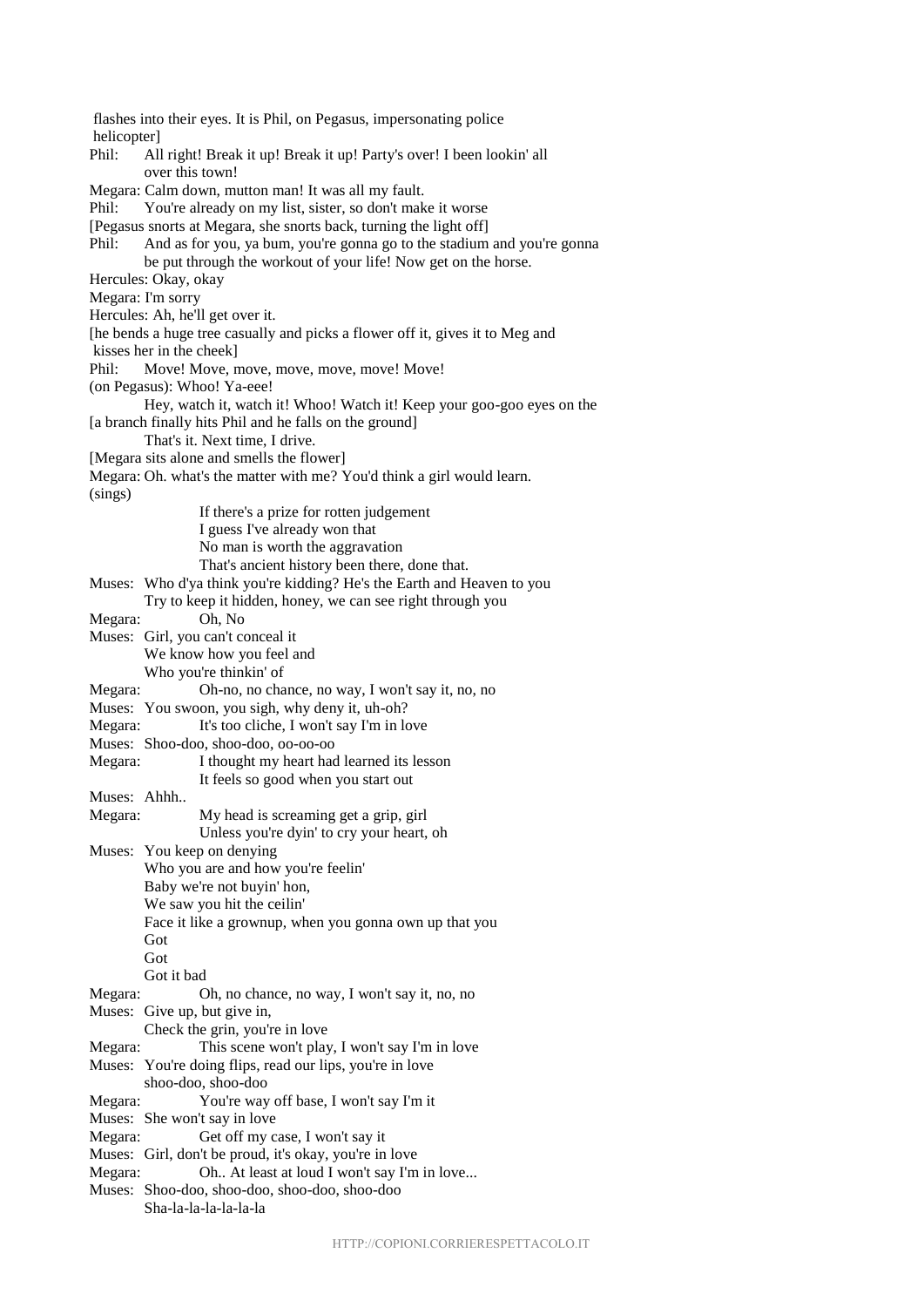Haaa [Hades appears] Hades: Hey, what's the buzz, huh, Meg? What is the weak link in the Wonderboy's chain? Megara: Get yourself another girl, I'm through. Hades: I'm sorry. Do you mind runnin' that by me again? I must have had a chunk of brimstone wedged in my ear or something. Megara: Then read my lips! Forget it! Hades: Meg, Meg, Meg, my sweet deluded little minion. Aren't we forgetting one teensy-weensy, but ever so crucial little, tiny detail? [he bursts into flame] I own you! [Phil come in on the ground] Phil: Oh. I got another horn here.. Hades (to Meg): You work for me! Phil: That kid's gonna be doin' laps for a month Hades: If I say, "sing", you say, "hey, name that tune" If I say, "I want Wonderboy's head on a platter" you say-- Megara: Medium or well done Phil: Oh! I knew that dame was trouble. This is gonna break the kid's heart. Megara: I'll work on that. [Phil runs away] Hades: I'm sorry.. You hear that sound? That's the sound of your freedom fluttering out the window forever Megara: I don't care. I'm not gonna help you hurt him. Hades: I can't believe you're getting so worked up about some guy. Megara: This one is different. He's honest, and-and he's sweet-- Hades: Please! Megara: He would never do anything to hurt me. Hades: He's a guy! Megara: Besides, oh, oneness, you can't beat him. He has no weaknesses, he's gonna-- Hades: I think... he does, Meg. I truly think... he does. {Stadium, Hercules is doing exercises} Hercules: Ha-ha! Whoo-hoo! [Phil walks sad] Hey, Phil! What happened to you? Phil: Kid, we gotta talk. Hercules: Oh, Phil, I just had the greatest day of my life! I-I can't stop thinking about Meg. She's something else. Phil: Kid! I'm tryin' to talk to ya! Will you come down here and listen? Hercules: Aw, how can I come down there when I'm feeling so up? [He jumps up into clouds. Meanwhile a pegasus mare appears and makes the Pegasus follow her. In a pen, the mare splits in two parts which turn into Pain and Panic] Pain: Gotcha! [back on stadium] Phil: Ah, very nice! What I'm trying to say is-- Hercules: That if it wasn't for you, I never would have met her. Oh, I owe ya big time. Little guy, I do. Phil: Will you just knock it off for a couple of seconds? Hercules: Rule #38, Come on, Phil, keep them up there, huh? Phil, I got two words for ya: Duck! Phil: Listen to me! She's-- Hercules: A dream come true? Phil: Not exactly Hercules: More beautiful then Aphrodite? Phil: Aside from that! Hercules: The most wonderful-- Phil: She's a fraud!!! She's been playin' ya for a sap! Hercules: Aw, come on. Stop kiddin' around

Phil: I'm not kiddin' around.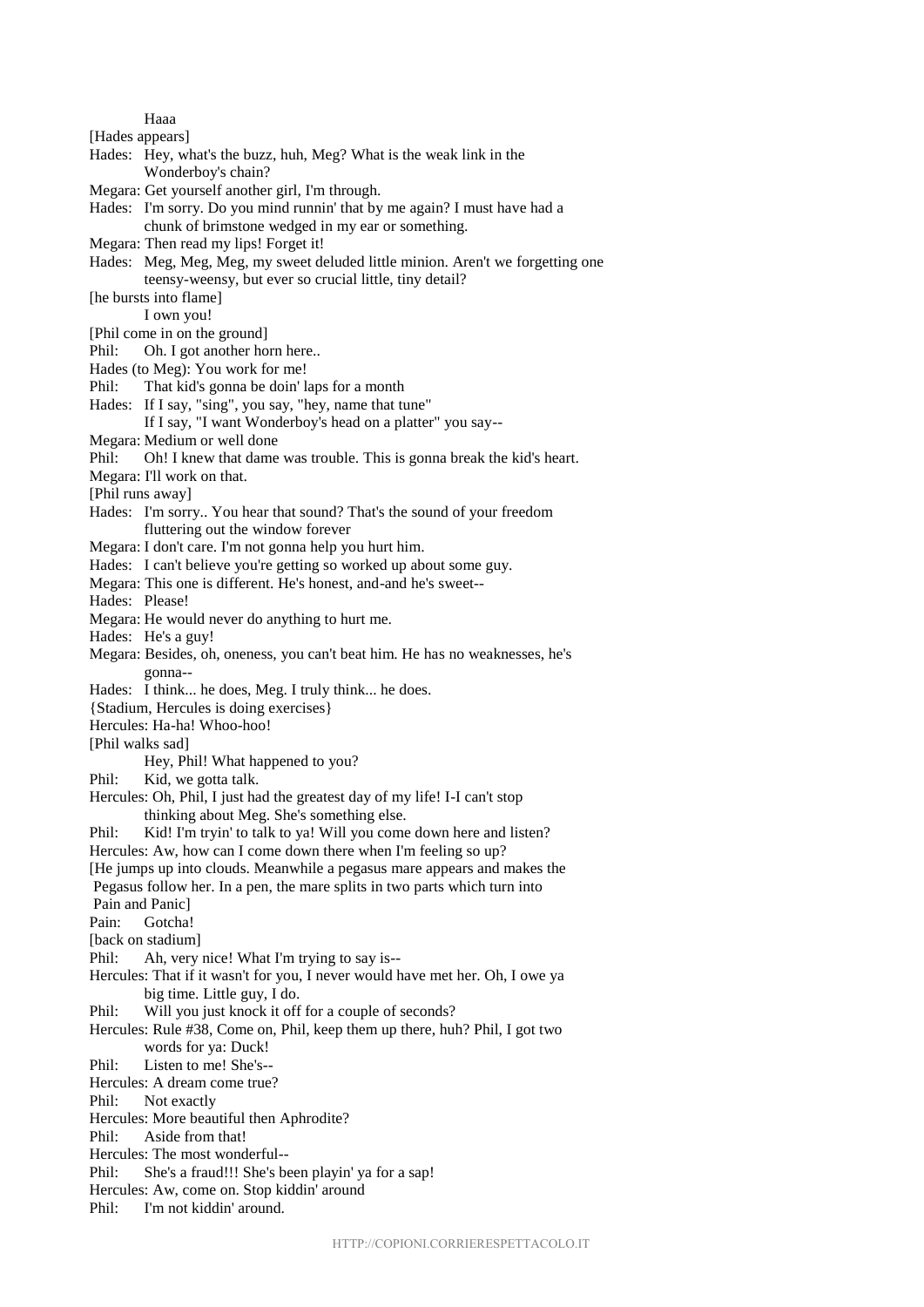Hercules: I know you're upset about today, but that's no reason to-- Phil: Kid, you're missin' the point Hercules: The point is - I love her. Phil: She don't love you Hercules: You're crazy Phil: She's nothin' but a two-timin', Hercules: Stop it! Phil: no-good, lyin', schemin'-- Hercules (hits Phil): Shut up! [Phil flies off and hits himself a little] Phil, I-- Oh, I'm, I'm sorry Phil: Okay, okay, that's it. You won't face the truth? Fine. Hercules: Phil, wait. Where you going? Phil: I'm hoppin' the first barge out of here. I'm goin' home. Hercules: Fine! G-- Go! I don't-- I don't need you. Phil: I thought you were gonna be the all-time champ. Not the all-time chump. [Phil leaves. Hades comes] Hades: Geez Louise! What got his goat, huh? Baboom. Name is Hades, Lord of the Dead. Hi. How ya doin'? Hercules: Not now, okay? Hades: Hey, hey, I only need a few seconds and I'm a fast talker, all right? See, I've got the major deal in the works. A real estate venture, if you will. And Herc, you little devil you, may I call you Herc? You seem to be constantly getting in the way of it. Hercules: You've got the wrong guy. Hades: Hear me out, ya little-- heh-heh. Just-- hear me out, okay? So I would be eternally grateful if you would just... take a day off from this hero business of yours. Geez, I mean, monsters, natural disasters. Phew You wait a day, okay? Hercules: You're out of your mind. Hades: Not so fast, because, ya see, I do have a little leverage... You might wanna know about. [Hades snaps fingers and Megara appears] Hercules: Meg! Megara: Don't listen, Herc-- [she disappears] Hercules: Let her go! Hades: Here's the trade-off. You give up your strength for about 24 hours, okay? Say, the next 24 hours and Meg here is free as a bird and safe from harm. We dance, we kiss, we schmooze, we carry on, we go home happy. What d'ya say? Come on. Hercules: People are, are gonna get hurt, aren't they? Hades: Nah! I mean, it's, you know, it's a possibility. It happens 'cause, you know, it's war, but what can I tell ya? Anyway, what do you owe these people, huh? Isn't Meg -- little smoochy face -- isn't she more important than they are? Hercules: Stop it! Hades: Isn't she? Hercules: You gonna swear she'll be safe from any harm Hades: Fine, okay, I'll give you that one. Meg is safe, otherwise you get your strength right back, yadda-yadda, fine print, boilerplate, baboom. Okay? We're done, what d'ya say we shake on it? Hey, I really don't have, like, time to bat this around. I'm kind of on a schedule here, I got plans for august. Okay? I need an answer, like, now. Going once, going twice Hercules: All right! Hades: Yes, we're there! Bam! [they shake hands and Hades takes strength of Hercules] Hades: You may feel just a little queasy, it's kinda natural. Maybe you should sit down. Now you know how it feels to be just like everybody else. isn't it just

peachy? Oh! You'll love this. One more thing. Meg, babe. A deal's a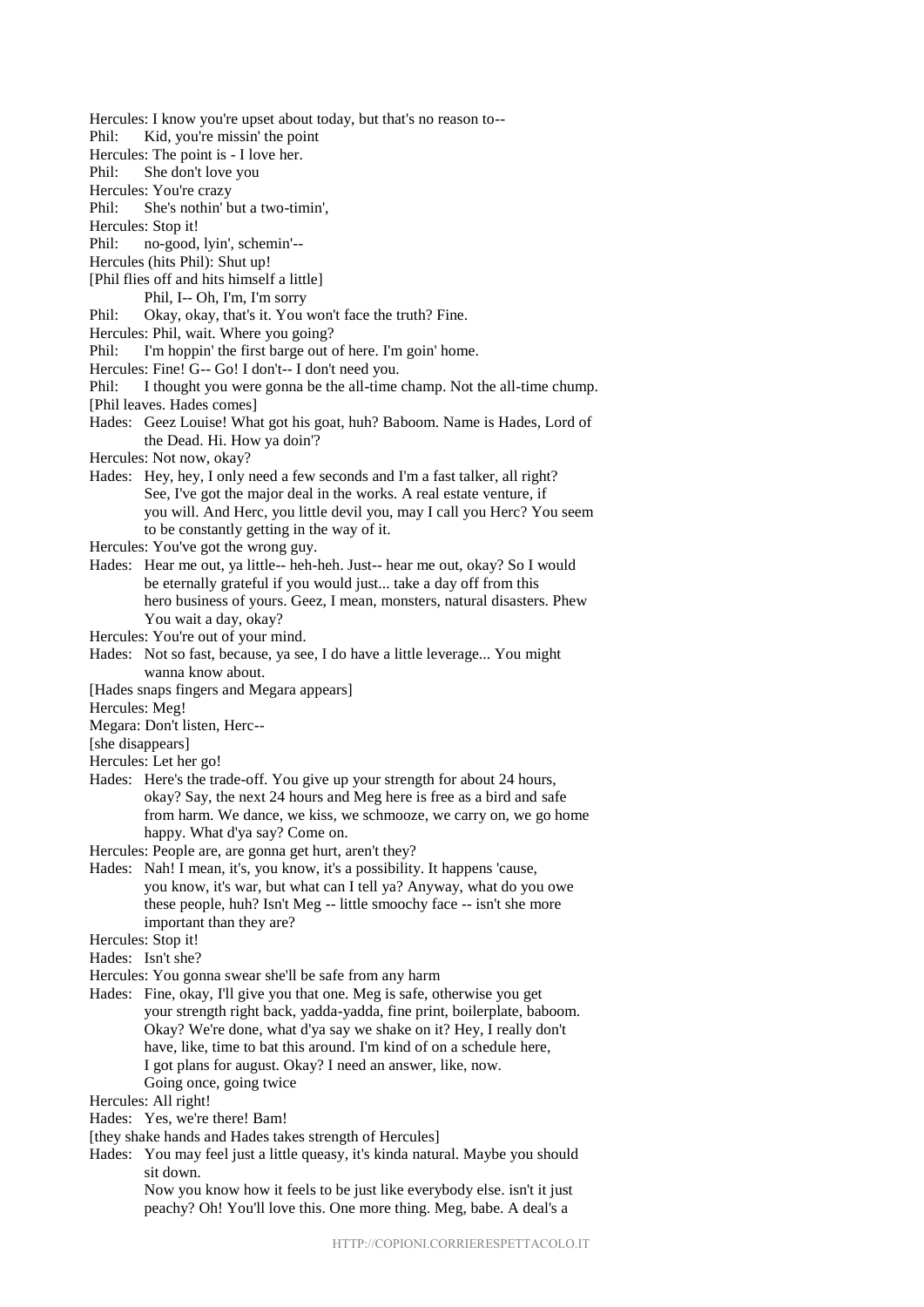deal. You're off the hook. By the way, Herc. Is she not, like, a fabulous little actress? Megara: Stop it. Hercules: What do you mean? Hades: I mean your little chickie-poo here was working for me all the time. Duh. Hercules: You're-- you're lying! Panic as boy: Help! (coughs) Pain as bot: Jeepers, mister, you're really strong. (in normal voice) Ha-ha! Hades: Couldn't have done it without you, sugar, sweetheart, babe. Megara: No! It's not like that! I didn't mean to-- I-I couldn't-- I-- I'm so sorry. Pain and Panic: Our hero's a zero! Our hero's a zero! Hades: Well, gotta blaze. There's a while cosmos up there waiting for me with, hey, my name on it. So much for the preliminaries, and now on to the main event! {The stars are aligned and the gate to the Titans opens} Hades: Brothers! Titans! Look at you in your squalid prison! Who put you down there? Titans: Zeus! Hades: And now that I set you free, what is the first thing you are going to do? Titans: Destroy him! [Hades frees the Titans] Hades: Good answer Lythos: Crush Zeus! Hydros: Freeze him! Pyros: Melt Zeus! Stratos: Blow him away! Titans: Zeus! Hades: Uh, Guys? Olympus would be that way. Lythos: Zeus! Hydros: Freeze him! Hades: Hold it, bright eye Cyclops: Huh? Hades: I have a special job for you, my optic friend [Olympus. Hermes sees the titans first] Hermes: Ah. Huh? Lythos: Destroy Zeus! Hermes: Oh, we're in trouble! Oh, big trouble! I gotta-- [he zooms to Olympus] My Lord and Lady, the Titans have escaped. And they're practically at our gates! Zeus: Sound the alarm! Launch an immediate counterattack! Go! Go! Hermes: Gone, babe. [Gods prepare to war] Areus: Charge! On to battle! Zeus (throwing lightnings at Lythos in vain): Yee-hah! Mars (getting sucked in by Stratos): You windbag! Hades (watching this): Boom, badda-boom, boom, boom! Hah! [meanwhile, Tital 5 looks for Hercules, causing destruction in Thebes] Cyclops: Hercules! Where are you? Tall woman: What can we do? Fat man: Where's Hercules? Old man: Yeah, Hercules'll save us. Cyclops: Hercules! Come out! Face me! Megara (to Hercules who starts going): What are you doing? WIthout your strength, you'll be killed. Hercules: There are worse things. Cyclops: Run! Megara: Wait! stop! Strong Man: Hey, look! It's Hercules.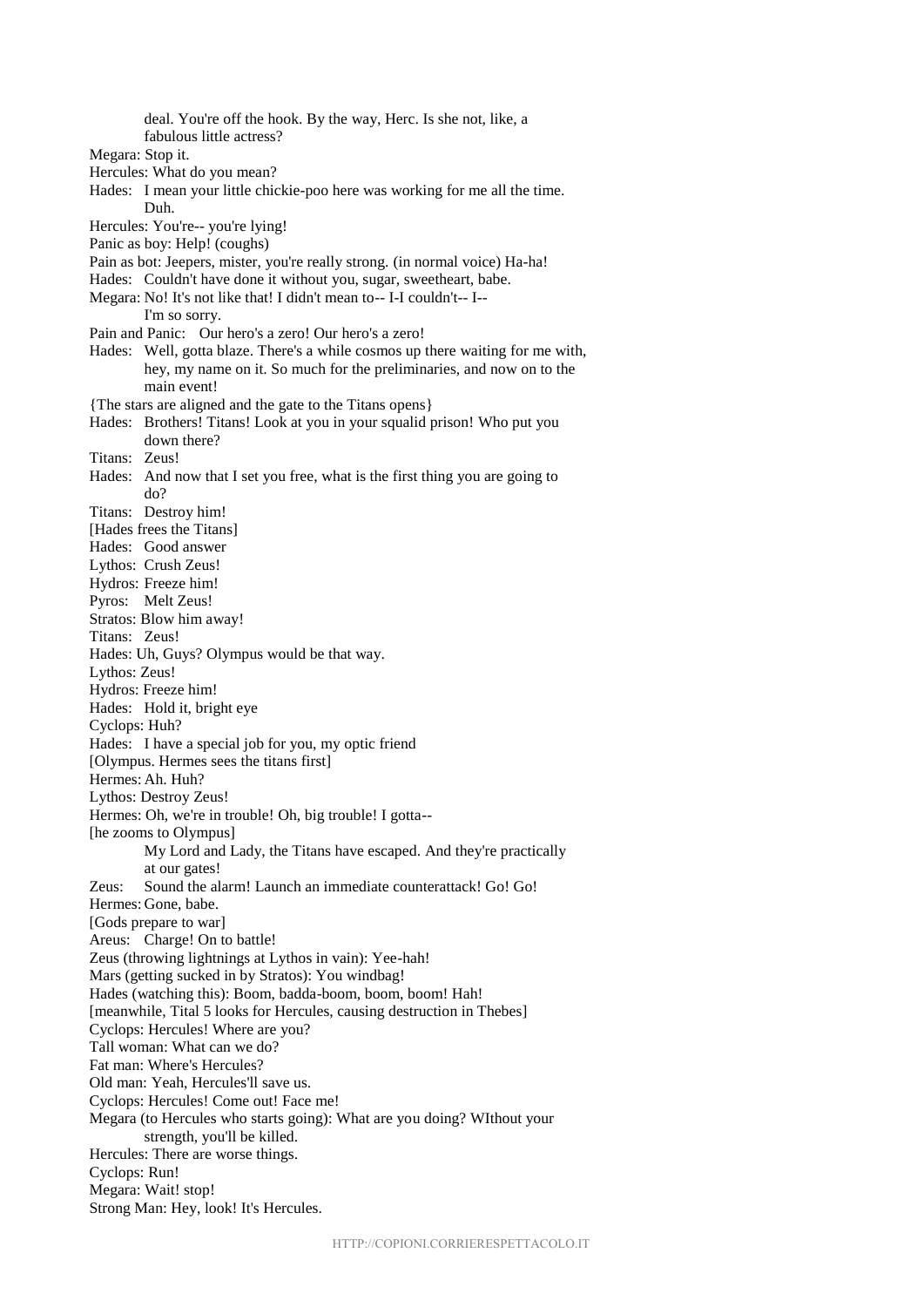Heavy Woman: Thank the gods, we're saved! Cyclops: So, you mighty Hercules [He hits Hercules who flies away and hits a mosaic of himself. Meanwhile Megara finds Pegasus tied up in the stables] Megara: Easy, horsefeathers. Whoa! Stop twitching, listen. Ah! Hercules is in trouble. We gotta find Phil, he's the only one who can talk some sense into him. [Meanwhile on Olympus, battle between Zeus and the Titans goes on] Zeus: Get back, blast you! [Lythos smashes the gates of Olympus open] Hades: Ooh, chihuahua. Lythos: Zeus! [Phil is going to leave Thebes and is walking to a boat] Sailor: Come on! Hurry up! We're shovin' off here! Megara: Phil! Phil, Hercules needs your help! Phil: What does he need me for when he's got friends like you? Megara: He won't listen to me Phil: Good! He's finally learned something. Megara: Look, I know what I did was wrong, but this isn't about me, it's about him. If you don't help him now, Phil, he'll die {Olympus} Zeus: I need more thunderbolts! Hermes: Uh, Hephaestus has been captured, my Lord. Everyone's been captured, yah! [Pain and Panic get him] I've been captured! Hey, hey! Watch the glasses. [Pyros and Hydros make a mountain of ice and fire with Zeus on top.] Hades: Zeusy, I'm home! Zeus: Hades, you're behind this! Hades: You are correct, sir! {Thebes} [Cyclops tosses Hercules and plays with him] Cyclops: Flea! Phil: Hercules! Hercules: Phil.. Phil: Come on, kid, come on. Fight back. Come on, you can take this bum, This guy's a pushover, look at him Hercules: You were right all along, Phil. Dreams are for rookies. Phil: No, no, no, no, kid, givin' up is for rookies. I came back 'cause I'm not quittin' on ya. I'm willing to go the distance, how 'bout you? [Cyclops grabs Hercules] Cyclops: Me bite off head! [Hercules burns the Cyclops' face with a burning stick] Phil: Whoa, baby! [while Cyclops is yelling, Hercules ties up his legs and Cyclops falls off a cliff. His fall make a quake, from which a pillar starts falling on Hercules] Megara: Hercules! Look out! [she pushes him out from the pillar's way and is struck by the pillar] Hercules: Meg! No! [Hercules raises the pillar, getting the strength back] Hercules: What's happening? Megara: H-Hades' deal is broken. He promised I wouldn't get hurt. Hercules: Meg. Why, why did you-- you didn't have to-- Megara: Oh. People always do crazy things... when they're in love. Hercules: Oh, Meg. Meg, I-- I-- Megara: Are you... always this articulate? You, you haven't got much time. You can still stop Hades. Phil: I'll watch over her, kid. Hercules: You're gonna be all right. I promise. Let's go Pegasus! {Olympus. gods in chains} Pain: Hup, two, three, four, come on, everybody! I can't hear you!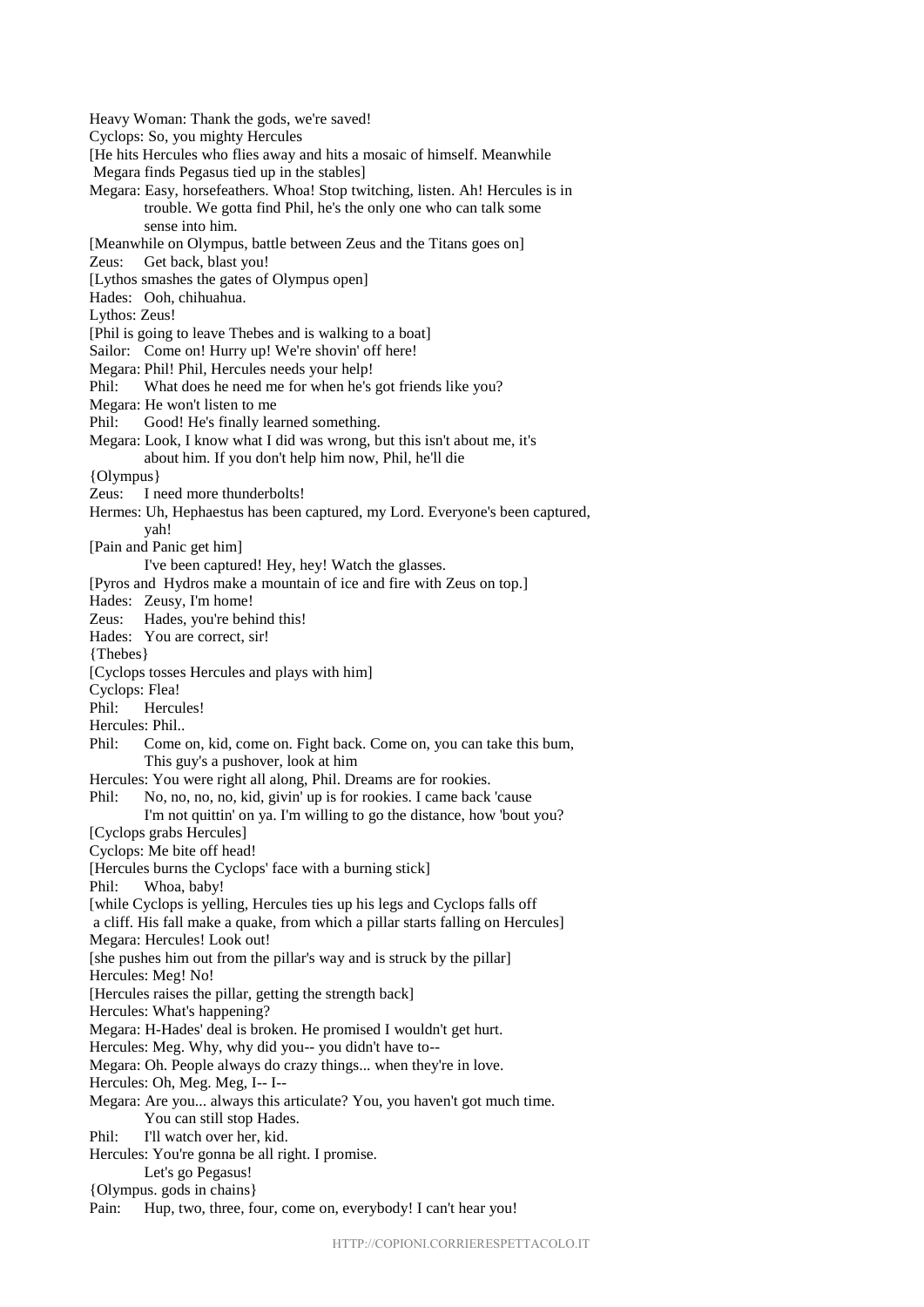Hermes: Oh, oh! Zeus (being frozen from one side and burnt from another): I swear to you, Hades, when I get out of this-- [he is finally buried under molten rock] Hades: I'm the one giving orders now, bolt boy. And I think I'm gonna like it here. Hercules: Don't get too comfortable, Hades! Areus: Hercules! Hercules: This oughta even the odds! [he breaks the chain by which the gods were chained] Hermes (hitting Pain and Panic): Yeah, Hercules! Thank you, man! Hades: Get them! [Pyros misses Hercules and covers Hades in molten lava] Hades: Whoa! Hey! No! Get him, not me! Him! Follow the fingers! Him! [Ice storm from Hydros who was trying to hit Hercules freezes Hades] The yutz with the horse! [Hercules opens the stone block and releases Zeus] Zeus: Thank you, my boy. [meanwhile Pegasus chases Pain and Panic] Pain: Nice horsey! My intentions were pure! I really was attracted to you. Zeus (to Hepheastus): throw! [he catches two leads of lightnings] Hah! Now watch your old man work! Lythos: Uh-oh [lightnings explode heads of Lythos, other Titans leave] Hades: Guys, get your titanic rears in gears and kick some olympian butt! [Pegasus blows at Hades' head and blue fire which was his head is out] Whoa, is my hair out? [Hercules meanwhile catches Stratos and sucks into him Lythos, Hydros, and Pyros. He launches them into the sky where they all explode] Zeus (high-fiving Hercules): Hah! Hercules: Whoo-hoo! Hades leaves: Thanks a ton, Wonderboy. But at least I've got one swell consolation prize -- a friend of yours who's dying to see me. Hercules: Meg! [Atropos cuts the thread of life and Megara is dead] Hercules arrives to her: Meg. Meg, no. Phil: Oh, I'm sorry, kid. There's some things you just can't change. Hercules: Yes I can. {in Hades} Hades: We were so close! So close. We tripped the finish line. Why? because our little nut, Meg, has to go all noble. [Cerberus the three-headed dog breaks the wall, Hercules on top of his middle head] Hercules: Where's Meg? Hades: Oh, look who's here. Wonderboy, you are too much. Hercules grips Hades: Let her go. Hades: Get a grip! Come here, come here. Let me show you around. [they walk around the Hades] Hmph. Well, well. It's a small underworld after all, huh? [They come to the shore of a river. Hercules sees Meg in it] Hercules: Meg! Ahhh! [his hands which he put into water turned old] Hades: No, no, no. Mustn't touch. You see, Meg's running with a new crowd these days. And not a very lively one, at that. Hercules: You like making deals. Take me in Meg's place. Hades: Oh, well. The son of my hated rival trapped forever in a river of death. Hercules: Going once! Hades: Hmm. Is there a downside to this?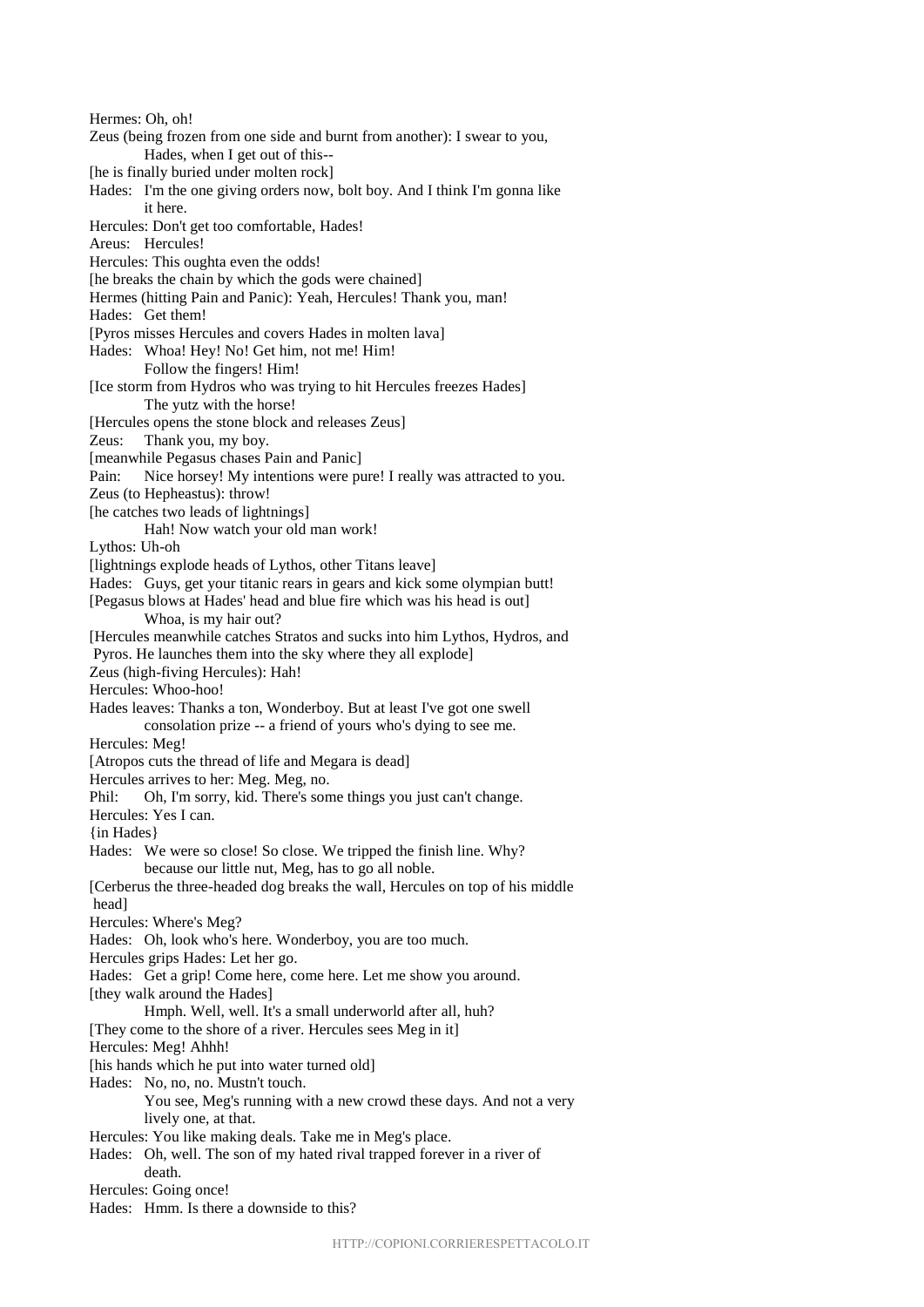Hercules: Going twice!

Hades: Okay, okay, okay, okay. You get her out - she goes, you stay. [Hercules dives]

> Oh, you know what slipped my mind? You'll be dead before you can get to her. That's not a problem, is it?

[Hercules swims, turning older and older. Atropos goes to cut the thread

of life, but it suddenly shines and the scissors don't cut it.]

Atropos: Oh?

Lachesis: What's the matter with these scissors?

Clotho: The thread won't cut.

[shining and your again Hercules floats out from the river with soul of Meg]

Hades: This is-- this is impossible! You, you, you can't be alive!

You'd have to be a, a--

Pain and Panic: A god?

Hades: Hercules, stop! You can't do this to me. You can't--

[Hercules hits him in the face]

Fine. okay. listen. Hah! Okay, well, I deserved that, Herc, Herc, Herc. Can we talk? Y-Your dad, he's a fun guy, right? So maybe you could put in a word with him and he'd kinda blow this whole thing off, you know? Meg, Meg, talk to him, a little schmooze--

[Hercules hits Hades stronger and he flies away into the river of death. Souls try to drown him]

> Eew! Get away from me! Don't touch me! Get your slimy souls off me! Ooh, ah--

Panic: He's not gonna be happy when he gets outta there.

Pain: You mean, if he gets outta there.

Panic: If. If is good.

Hades: Taxi! I don't feel so good, I feel a little--

[he disappears]

{outside, Hercules brings the soul of Megara and puts it inside her body}

Megara: Wonderboy, what-- why did you--

Hercules: Huh. People always do crazy things... when they are in love.

[they go for a kiss, but suddenly a cloud appears under their feet, sent by

Zeus, and they fly to Olympus]

Phil: Whoa! Hey, hey, hey! Whoo!

[Pegasus picks Phil up and brings along]

{Olympus (restored already). Crowd of gods welcome Hercules}

Areus: Three cheers for the mighty Hercules!

Hermes: Oh, Yeah! Flowers for everybody! Oh!

Hera: Hercules, we're so proud of you.

Hercules: Mother.

Zeus: Hah! Fine work, my boy! You've done it! You're a true hero.

Hera: You were willing to give your life to rescue this young woman.

Zeus: For a true hero isn't measured by the size of his strength, but

by the strength of his heart. Now, at last, my son, you can come home.

[Gates open, gods cheer for Hercules. Megara is left behind.]

Megara: Congratulations, Wonderboy. You'll make one heck of a god.

[Hercules turns around and sees her leaving]

Hercules: Father, this is the moment I've always dreamed of. But...

[he comes to Megara and takes her hand]

A life without Meg, even an immortal life, would be... empty.

I-- I wish to stay on Earth with her. I finally know where I belong.

[Zeus nods, they finally kiss and Hercules stops shining]

Hermes: Hit it, ladies!

Muses sing:

Oh, gonna shout it from the mountaintops A star is born! It's the time for pulling out the stops A star is born! Honey, hit us with a hallelu That kid came shining through Girl, sing the song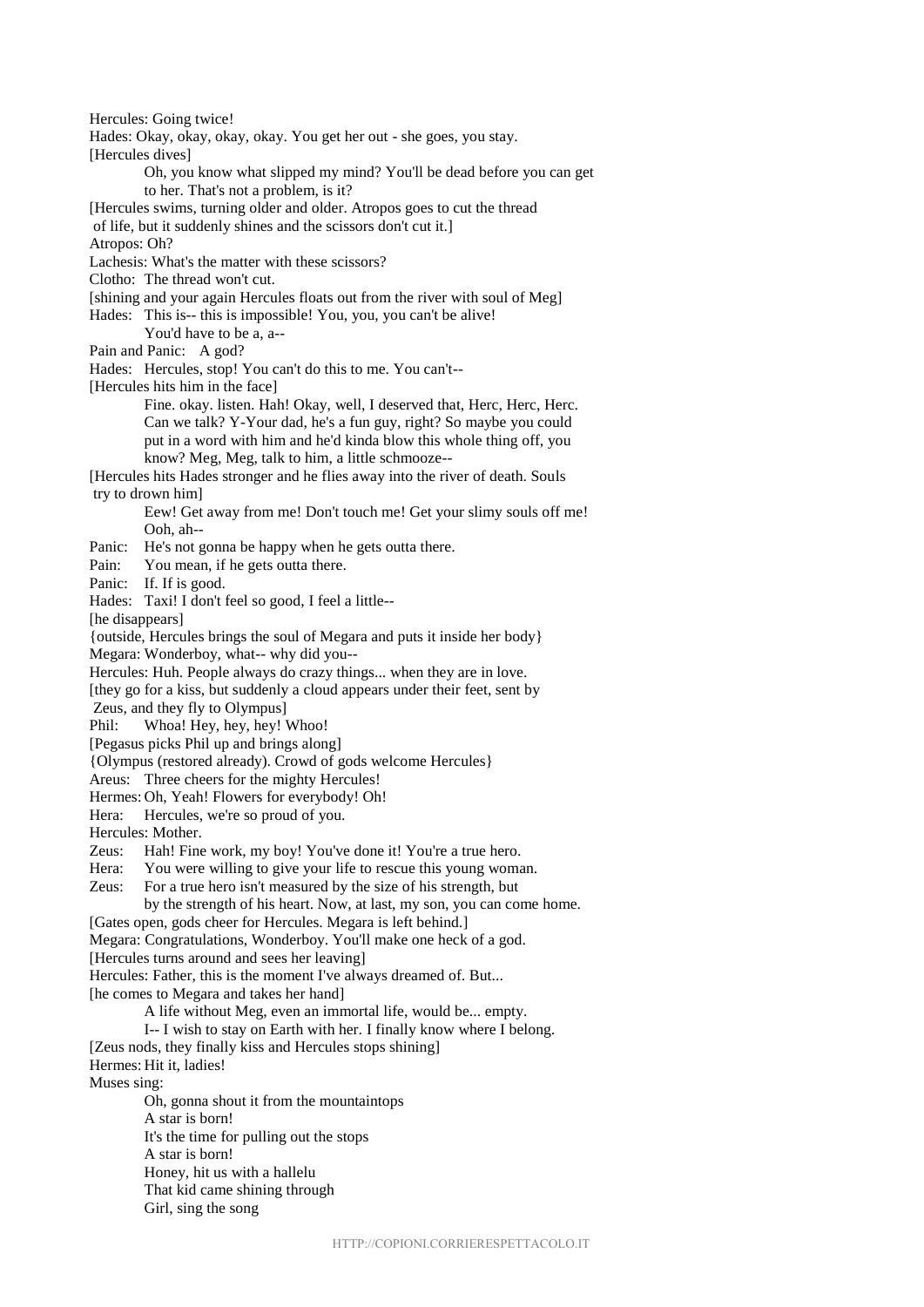Come blow your horn A star is born! He's a hero who can please the crowd A star is born! Come on, everybody shout out loud A star is born! Just remember in the darkest hour, Within your hear's the power For makin' you A hero too [Here the Constellation of Hercules appears] So don't lose hope When you're forlorn [Phil sees the Strong Man pointing at it and saying: "That's Phil's boy!"] Just keep your eyes Upon the skies Every night, A star is right in sight, A star is burning bright, A star is born A star is born {Closing Titles start, song continues} Like a beacon in the cold dark night A star is born! Told ya everything would turn out right A star is born! Just when everything was all at sea The boy made history The bottom line Bottom line! He sure can shine He can shine! His rising sign is Capricorn He knew how to He had a clue Telling you A star is born! Here's a hero who can please the crowd A star is born! Come on, everybody shout out loud A star is born! Just remember in your darkest hour Within your heart's the power For making you A hero too A hero too So don't lose hope When you're forlorn No, no! Just keep your eyes Upon the skies Every night, A star is right in sight, A star is burning bright, A star is born!

=========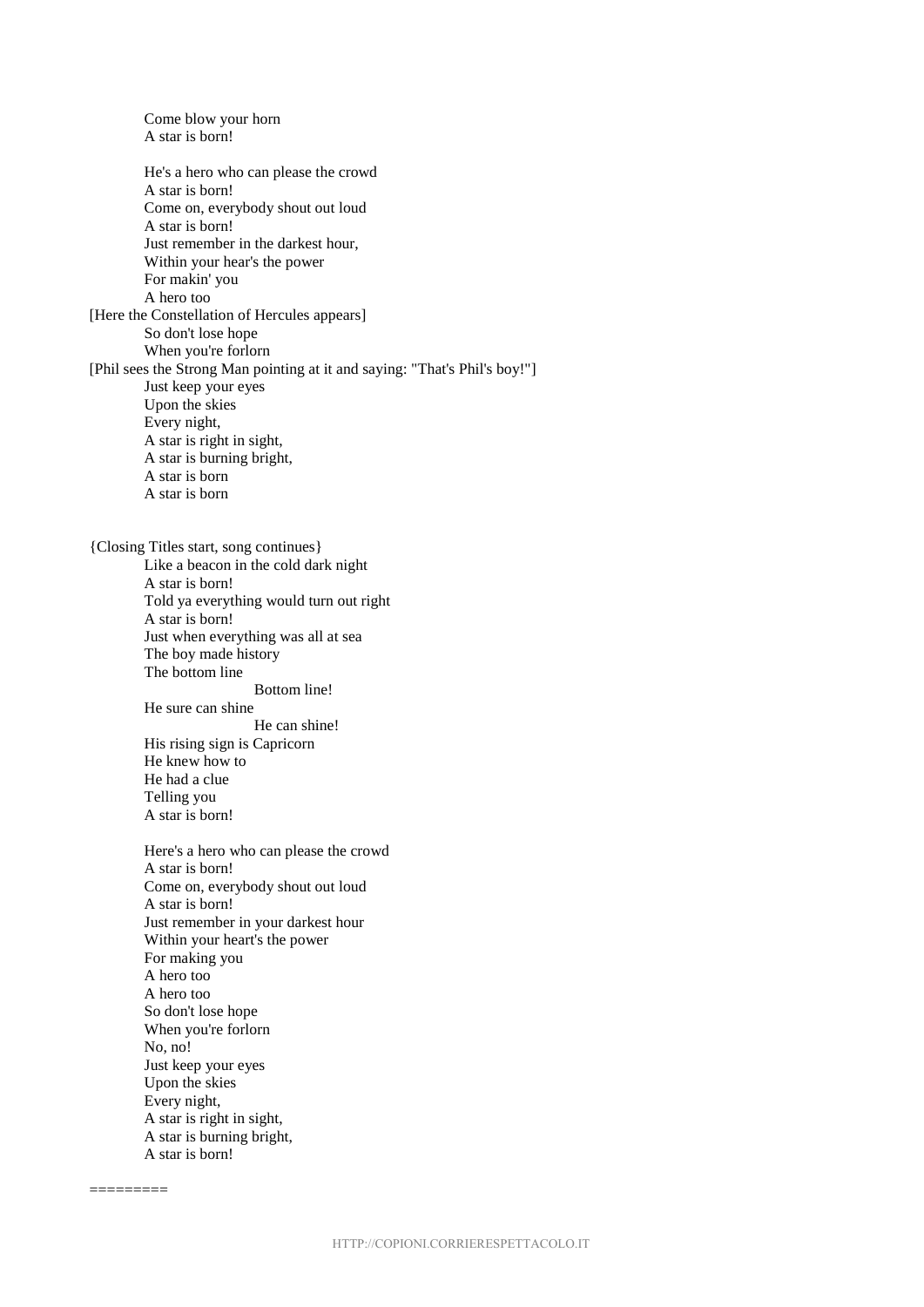I have often dreamed Of a far off place Where a hero's welcome Would be waiting for me Where the crowds will cheer When they see my face And a voice keeps sayin' This is where I meant to be I'll be there someday I can go the distance I will find my way If I can be strong I know every mile Will be worth my while When I go the distance I'll be right Where I Belong

Down an unknown road You embrace my fears Though that road may wander It will lead me to you And a thousand years Would be worth the wait It might take a lifetime But somehow I'll see it through And I won't look back I can go the distance And I'll stay on track No, I won't accept defeat It's an uphill slope But I won't lose hope Till I go the distance and my journey Is complete Oh, yeah.

But to look beyond the glory Is the hardest part For a hero's strength is measured By his heart Hooo

Like a shooting star I will go the distance I will search the world I will face its harms I don't care how far I can go the distance Till I find my hero's welcome Waiting in Your arms

I will search the world I will face its harms Till I find my hero's welcome Waiting in Your arms

## Hades:

What do you say? It's happy ending time! Everybody's got a little taste of somethin' but me. I got nothin'. I am here with nothin'. Anybody listenin'? It's like I'm-- what am I, an echo or something?